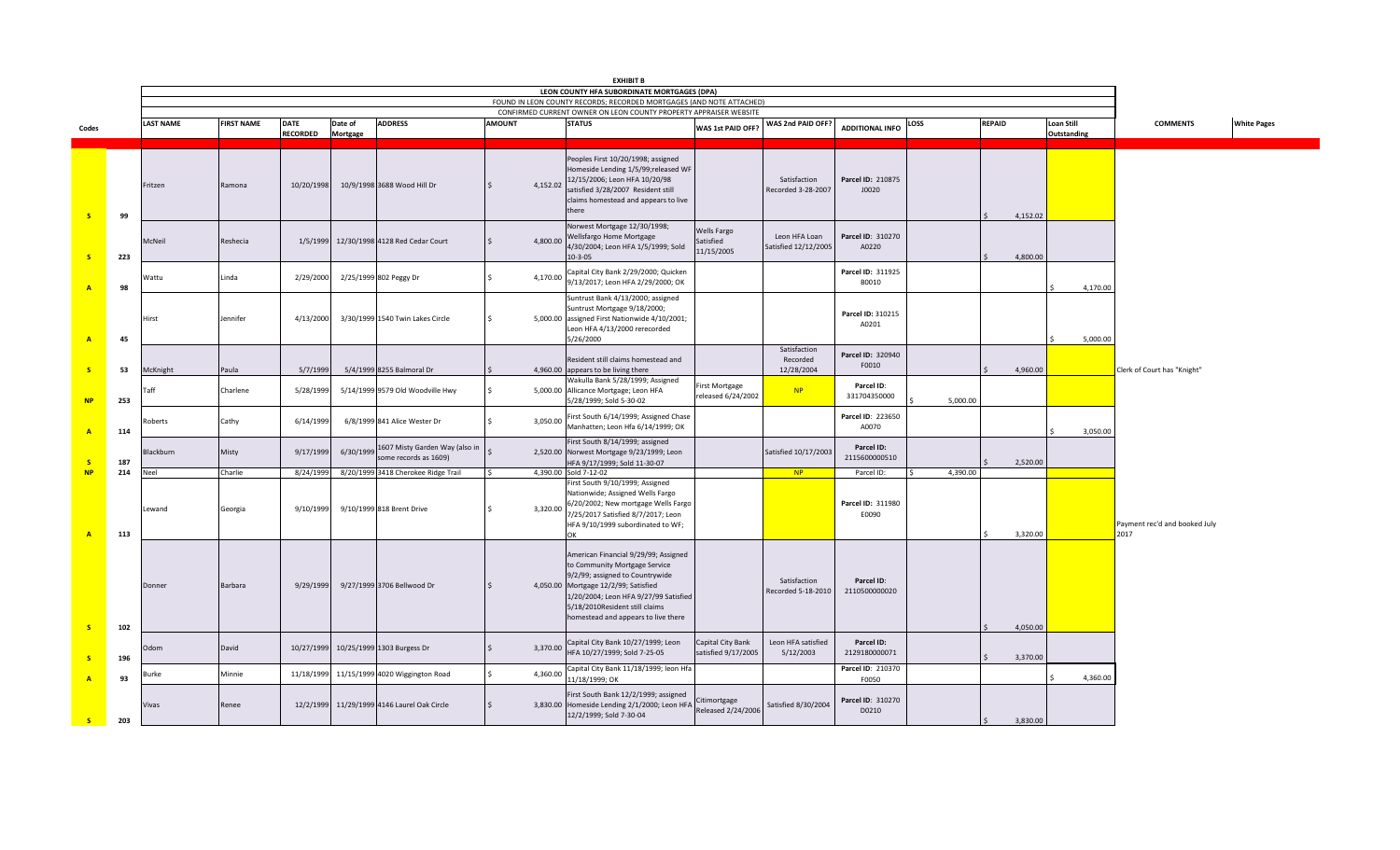| <b>S</b>     | 122       | Gordon               | Paulette              | 12/30/1999           | 12/22/1999 916 Crossway Road                                        | $\frac{1}{2}$       | 2,750.00 | First South 12/99 Released 8/24/2004;<br>Leon HFA 12/30/99 satisfied<br>8/30/2004 Resident still claims<br>homestead and appears to live there                                                                                                                                                 |                                    | Satisfaction<br>Recorded7-27-2004   | Parcel ID: 412330<br>10030  | 2,750.00 |          |                                                                                                      |
|--------------|-----------|----------------------|-----------------------|----------------------|---------------------------------------------------------------------|---------------------|----------|------------------------------------------------------------------------------------------------------------------------------------------------------------------------------------------------------------------------------------------------------------------------------------------------|------------------------------------|-------------------------------------|-----------------------------|----------|----------|------------------------------------------------------------------------------------------------------|
| $\mathbf{A}$ | 94        | Kraeft               | Diane                 | 1/10/2000            | 12/30/1999 3359 Baum Road                                           | Ŝ.                  | 4,350.00 | Capital city Bank 12/21/1999; Modified<br>1/10/2000; Assigned Chase Manhatten<br>Mortg 6/12/2000; Leon HFA<br>1/10/2000; OK                                                                                                                                                                    |                                    |                                     | Parcel ID:<br>1201204180020 |          | 4,350.00 |                                                                                                      |
|              | 117       | larris               | Yolanda               | 9/7/2000             | 3/31/2000 8232 Little Terry Circle                                  | Ŝ.                  | 2,830.00 | Suntrust NW FL 4/7/2000; assigned<br>Suntrust Mortgage 6/7/2000; First<br>Nationwide 4/10/2001; Leon HFA<br>4/7/2000; OK                                                                                                                                                                       |                                    |                                     | Parcel ID: 320940<br>D0100  |          | 2.830.00 |                                                                                                      |
|              | 118       | Crump                | Lejune                | 6/6/2000             | 4/27/2000 1479 Grey Fox Run                                         | $\ddot{\mathsf{S}}$ |          | Peoples First 6/6/2000;BBT; assisgned<br>2,830.00 CitiBank Mortgage; Released 2009;<br>Leon HFA 6/62000 Satisfied 3/12/2009<br>no longer homestead                                                                                                                                             |                                    | Satisfaction<br>Recorded 3-12-2009  | Parcel ID: 310270<br>C0290  | 2,830.00 |          |                                                                                                      |
|              | 179       | amoute               | Sherri                | 5/8/2000             | 4/28/2000 5714 Eunice Court                                         | $\zeta$             | 5,000.00 | Amsouth 5/8/2000; Leon HFA<br>5/8/2000; Foreclosed                                                                                                                                                                                                                                             |                                    | Leon HFA satisfied<br>2/21/2006     | Parcel ID: 210648<br>C0180  | 5,000.00 |          |                                                                                                      |
| s            | 76        | Borecky              | William               | 5/26/2000            | 5/24/2000 5756 Bombadil Ct                                          |                     |          | Suntrust Loan 5/6/2000 Released<br>4,775.00 4/1/2005; Leon HFA 5/6/2000                                                                                                                                                                                                                        |                                    | Satisfaction<br>Recorded 3-30-2005  | Parcel ID: 210648<br>C0730  | 4,775.00 |          |                                                                                                      |
| -S           | 95        | Joshua               | Michelle              | 5/31/2000            | 5/25/2000 1907 Longview Dr                                          | $\mathsf{S}$        | 4,294.00 | Peoples First 5/31/2000; assigned Frist<br>Nationwide 9/15/2000/ relased<br>Citibmortgage 11/13/2005; Leon HFA<br>5/31/2000 Satisfied 12/12/2005<br>Resident still claims homestead and<br>appears to live there                                                                               |                                    | Satisfaction<br>Recorded 12-12-2005 | Parcel ID: 210365<br>D0780  | 4,294.00 |          |                                                                                                      |
|              | 120       | Dewall               | Kathleen              | 6/5/2000             | 5/26/2000 4850 Jackson Cove Road                                    | Ś.                  | 2,810.00 | Capital City Bank 6/5/2000;<br>assignment First nationwide<br>1/30/2001; Citi Mortgage 8/29/2017<br>(refinanced); Leon HFA 6/5/2000; OK                                                                                                                                                        | Refinanced 8/29/17<br>CitiMortgage |                                     | Parcel ID:<br>2432202900000 |          |          | Mortgage has wrong address: RR9<br>2,810.00 Box 80, Lake Dr                                          |
|              | 44        | Pater                | Mary Ann              | 5/31/2000            | 5/30/2000 4537 Hickory Forest Circle                                | $\mathsf{S}$        | 5,000.00 | Capital City Bank 5/31/2000; assigned<br>Homeside Lending 7/18/2000;<br>assigned Midfirst Bank 12/13/2002;<br>Refinanced 12/28/2005 Ingle &<br>Associated; assigned ABC Amro Mortg<br>12/28/05; Leon HFA 5/31/2000<br>Satisfied 1/27/06 Resident still claims<br>homestead but lives elsewhere |                                    | Satisfaction<br>Recorded 1/27/2006  | Parcel ID: 210630<br>B0360  | 5,000.00 |          |                                                                                                      |
|              | 54        | Duce (McClellan)     | Margaret              | 7/18/2000            | 5/31/2000 5406 Claredon Court                                       | $\mathsf{S}$        |          | Capital City Bank 7/18/2005 paid off<br>4,950.00 7/20/2005; FHFC 7/18/2000; Leon HFA<br>7/18/2000                                                                                                                                                                                              |                                    | Satisfaction<br>Recorded 7/8/2005   | Parcel ID: 243128<br>B0200  | 4,950.00 |          |                                                                                                      |
|              | 104       | `oon                 | Regina                | 10/13/2000           | 7/12/2000 2163 Portsmouth Circle                                    | Ś.<br>3,782.00      |          | Capital City Bank 7/14/2000; USDA<br>7/14/2000; leon HFA 7/14/2000; OK                                                                                                                                                                                                                         |                                    |                                     | Parcel ID: 320450<br>M0290  |          | 3,782.00 |                                                                                                      |
|              |           |                      |                       |                      |                                                                     |                     | 5.000.00 | Still current owner per tax records;<br>Leon HFA 7/21/2000; OK                                                                                                                                                                                                                                 |                                    |                                     | Parcel ID:<br>1626202180000 |          |          | Mortgage has "XXX Rocco" as<br>address; Borrower purchased land<br>in 1999; found by name search for |
|              | 43<br>100 | Parker-Hart<br>Jones | Yolanda<br>Evangeline | 8/3/2000<br>8/7/2000 | 7/21/2000 5821 Marblewood Lane<br>8/2/2000 2059 Little River Street | $\mathsf{S}$        | 4,150.00 | Suntrust 8/7/2000 released 8/4/2004;<br>Leon HFA 8/2/2000 satisfied<br>11/19/2004 Resident still claims<br>homestead and appears to live there                                                                                                                                                 |                                    | Satisfaction<br>Recorded 11-19-2004 | Parcel ID: 320835<br>B0040  | 4,150.00 |          | 5,000.00 Solomon Hart<br>Mortgage has wrong address<br>"2056" Little River                           |
|              | 125       | McQueen              | Shenella              | 8/11/2000            | 8/8/2000 8317 Balmoral Drive                                        | Ŝ.                  |          | Capital City Bank 8/11/2000; Rural<br>2,421.72 Housing 8/11/2000; Leon HFA<br>8/11/2000; OK                                                                                                                                                                                                    |                                    |                                     | Parcel ID: 320450<br>A0050  |          | 2,421.72 |                                                                                                      |
| s            | 207       | Smith                | Katina                | 8/28/2000            | 8/25/2000 5415 Water Valley Court                                   | $\mathsf{S}$        |          | Capital City Bank 8/28/2000; Assigned<br>4,163.00 11/17/2000; Leon HFA 8/28/2000; Sold<br>$9 - 7 - 07$                                                                                                                                                                                         |                                    | Satisfied 9/26/2007                 | Parcel ID: 243135<br>B0160  | 4,163.00 |          |                                                                                                      |
|              |           |                      |                       |                      |                                                                     |                     |          |                                                                                                                                                                                                                                                                                                |                                    |                                     |                             |          |          |                                                                                                      |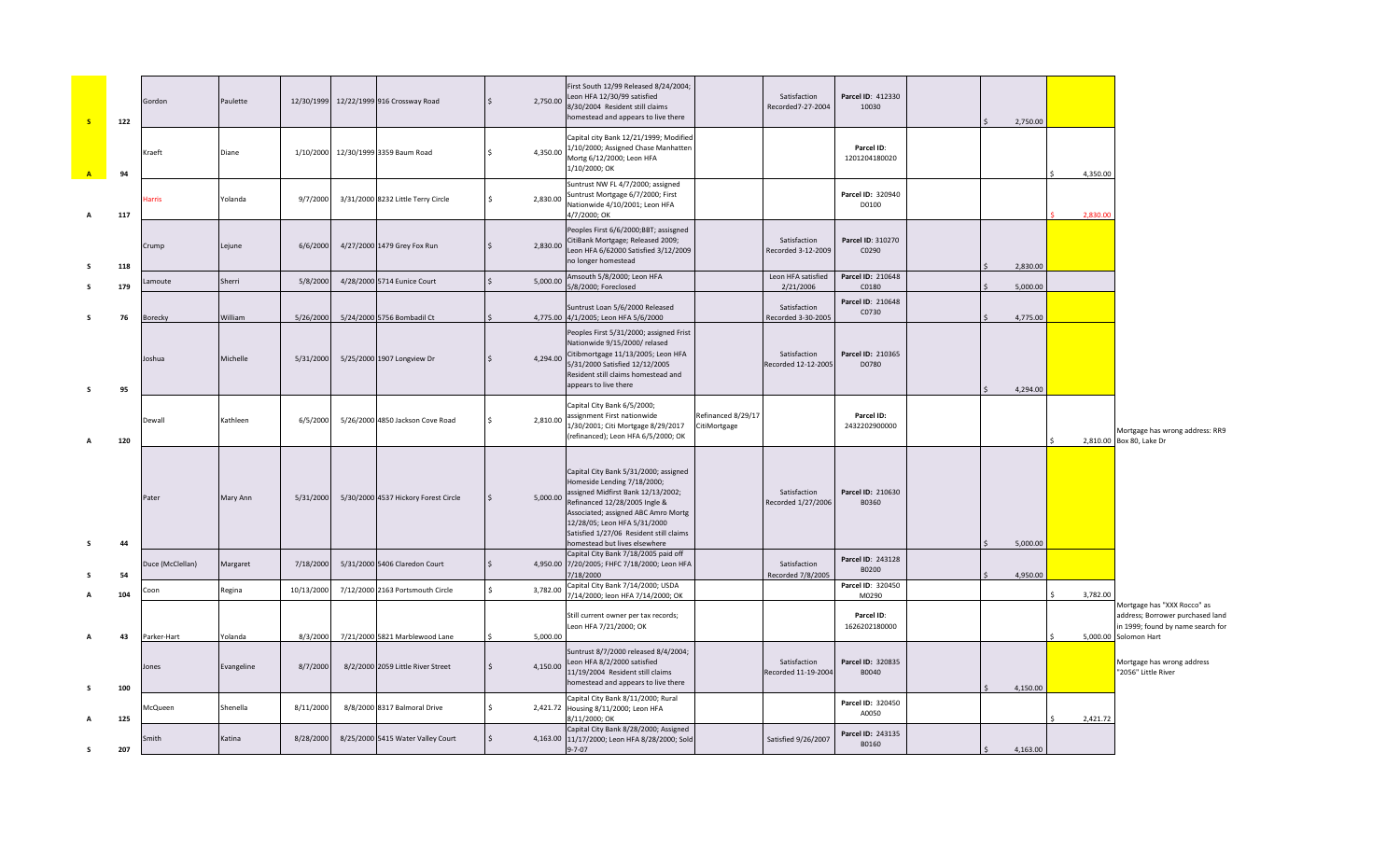| s            | 71         | Kalista (Weiss) | Alicia        | 9/12/2000  | 9/6/2000 1310 Tom Still Road              |              | 4,885.00 | Capital City 9/12/2000; assigned<br>Homeside Lending 6/29/2001; Satisfied<br>8/23/2005; Leon HFA 9/12/2000<br>satisfied 9/12/2005 Resident still<br>claims homestead and appears to live<br>there                                                                                                                 |                                                                              | Satisfaction<br>Recorded 9-12-2005                                             | Parcel ID: 412680<br>K0090                 |  | 4,885.00             |          | Mortgage has wrong address<br>"1210" Tom Still                                    |
|--------------|------------|-----------------|---------------|------------|-------------------------------------------|--------------|----------|-------------------------------------------------------------------------------------------------------------------------------------------------------------------------------------------------------------------------------------------------------------------------------------------------------------------|------------------------------------------------------------------------------|--------------------------------------------------------------------------------|--------------------------------------------|--|----------------------|----------|-----------------------------------------------------------------------------------|
| s            | 133        | Brown           | Sharon        | 10/5/2000  | 10/4/2000 1850 Folkstone Road             |              | 1,669.00 | Capital City Bank 10/5/2000 assigned<br>first Nationwide/CitiMortgage<br>10/4/2001; released 10/5/2004; Leon<br>HFA 10/4/2000 satisfied 9/15/2004<br>Cannot find information on property<br>appraisers site 9-2017/No information<br>in system but some information found<br>shows the original owner may live SC |                                                                              | Satisfaction recorded<br>9-15-2004<br>Satisfaction recorded<br>Paid 10-23-2007 | Parcel ID: 140350<br>AV0410                |  | 1,669.00             |          | address exists, but cannot pull info from map                                     |
| -S           | 165        | Davis           | Debbie        | 11/29/2000 | 11/28/2000 5375 Dawn Court                |              | 3,430.00 | First South 11/19/2000; Assigned<br>Chase Manhatten 2/16/2001; Leon<br>HFA 11/19/2000; Sold 2013<br>Foreclosed                                                                                                                                                                                                    |                                                                              | Leon HFA Satisfied<br>12/12/2005                                               | Parcel ID:                                 |  | 3,430.00             |          |                                                                                   |
| -S           |            | 'otts           | Michael       | 12/5/2000  | 11/30/2000 281 Fern Hollow Road           | $\mathsf{S}$ | 3,810.00 | Suntrust Bank 12/5/2000; Leon HFA                                                                                                                                                                                                                                                                                 |                                                                              | Leon HFA Satisfied                                                             | Parcel ID:                                 |  |                      |          |                                                                                   |
| s            | 166<br>161 | lackson         | Twan          |            | 12/5/2000 11/30/2000 4732 Hibiscus Avenue |              |          | 12/5/2000; Foreclosed<br>Allied Mortgage 12/5/2000; FHA Loan<br>1,515.00 12/5/2000; Leon HFA<br>12/5/2000;Foreclosed                                                                                                                                                                                              | <b>Allied Mortgage</b><br>satisfied<br>11/14/2003; HFA<br>Satisfied 1/5/2004 | 9/15/2004<br>Leon HFA Satisfied<br>8/5/2003                                    | 211307000060<br>Parcel ID: 412330<br>J0030 |  | 3,810.00<br>1,515.00 |          |                                                                                   |
| А            | 134        | McNealy         | Ruby          | 12/18/2000 | 12/15/2000 2335 Southhampton Drive        | \$.          | 1,654.00 | USDA Mortgage 12/18/2000;<br>additional USDA Mortgage for an<br>addition 3/28/2006; Leon HFA<br>12/18/2000                                                                                                                                                                                                        |                                                                              |                                                                                | Parcel ID: 320450<br>B0700                 |  |                      | 1,654.00 |                                                                                   |
| A            | 42         | Cohen           | Marvin        | 1/18/2001  | 1/11/2001 5640 Mossy Top Way              |              |          | 5,000.00 Leon HFA 1/11/2001; OK                                                                                                                                                                                                                                                                                   |                                                                              |                                                                                | Parcel ID: 210650<br>J0220                 |  |                      | 5,000.00 |                                                                                   |
| s.           | 193        | <b>Aorgan</b>   | Susan         | 2/26/2001  | 2/23/2001 8849 Road to the Lake           |              | 3,255.00 | Capital City 2/26/2001; Leon HFA<br>2/26/2001; Sold 3-13-03                                                                                                                                                                                                                                                       | Capital City<br>Satisfied 6/3/2003                                           | Satisfied 12/4/2003                                                            | Parcel ID:<br>3204200240000                |  | 3,255.00             |          |                                                                                   |
| $\mathbf{A}$ | 136        | Gordon          | Jeri          | 3/8/2001   | 3/1/2001 6271 Alamo Drive                 |              | 1,350.00 | Capital City 3/8/2001; USDA 3/8/2001;<br>Leon HFA 3/8/2001; 9-2017 verified<br>still claiming homestead and seem to<br>be living there/OK                                                                                                                                                                         | Capital City Bank<br>3/8/2001 (USDA)                                         |                                                                                | Parcel ID: 210678<br>E0410                 |  |                      | 1.350.00 | Mortgage has "Alamos" Drive                                                       |
| W            | 130        | Pye             | <b>Brenda</b> | 5/25/2001  | 3/22/2001 5788 Cypress Circle             |              |          | Capital City Bank 5/25/2001; USDA<br>5/25/2001; Leon HFA 5/25/2001;<br>Appears to have almost gotten to<br>2,080.00 foreclosure several times but Pye is still<br>listed as the owner on the county<br>website. Loan Modification<br>6/27/2017; Not claiming homestead                                            |                                                                              |                                                                                | Parcel ID: 210630<br>K0320                 |  |                      | 2,080.00 |                                                                                   |
| -S           | 221        | Hoffler         | Charles       | 4/11/2001  | 4/5/2001 5412 Debbie Street               |              | 4,774.00 | Amsouth Bank 4/11/2001; Leon HFA<br>4/11/2001; Sold 3-31-06                                                                                                                                                                                                                                                       | Amsouth Satisfied<br>9/15/2004                                               | Leon HFA Satisfied<br>8/30/2004                                                | Parcel ID: 410660<br>D0010                 |  | 4,774.00             |          |                                                                                   |
| s.           | 107        | Otuonye         | Gabriel       | 5/4/2001   | 4/24/2001 1744 Rodeo Drive                |              | 3,685.00 | Peoples First 5/4/2001; Assigned First<br>Nationwide 10/19/2001                                                                                                                                                                                                                                                   |                                                                              | Satisfaction<br>Recorded 9/12/2005                                             | Parcel ID: 320626<br>C0390                 |  | 3,685.00             |          |                                                                                   |
| -S           | 112        | <b>Tucker</b>   | Edward        | 5/18/2001  | 4/26/2001 9455 Liska Drive                |              |          | Capital City 5/18/2001; assigned First<br>Nationwide; Rleased 6/12/2006; Leon<br>3,400.00 HFA 5/18/2001; Satisfied 5/10/2006<br>Resident still claims homestead and<br>appears to live there                                                                                                                      |                                                                              | Satisfaction<br>Recorded 5-10-2006                                             | Parcel ID: 331651<br>D0060                 |  | 3,400.00             |          |                                                                                   |
|              | 80         | Thomas          | Lakeidra      | 5/1/2001   | 4/27/2001 2094 Little River Lane          |              |          | Capital City Bank 5/1/2001; Leon HFA<br>4,730.00 5/1/2001; OK                                                                                                                                                                                                                                                     |                                                                              |                                                                                | Parcel ID: 320835<br>A0230                 |  |                      |          | Mortgage has wrong address: 2257<br>4,730.00 Little River Drive<br>Douglas Wright |
|              |            |                 |               |            |                                           |              |          |                                                                                                                                                                                                                                                                                                                   |                                                                              |                                                                                |                                            |  |                      |          |                                                                                   |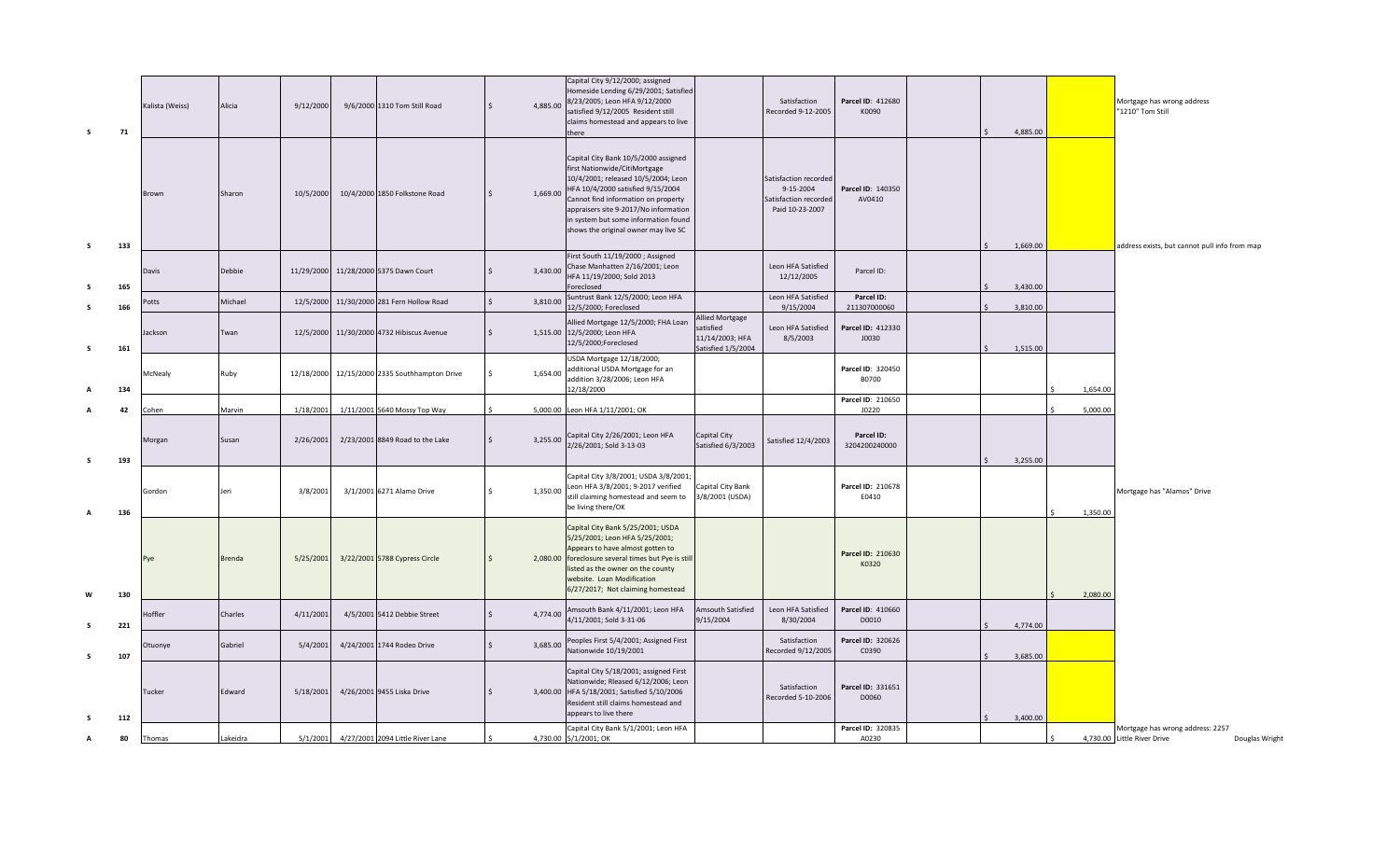| s  | 115 | Allen (Miles) | Ivy         | 5/3/2001   |            | 5/1/2001 4077 Bothwell Terrace              | $\sqrt{5}$   | 3,012.00 | First South 5/3/2001; Assigned Chase<br>Manhatten 10/10/01; Satisfied<br>12/23/2005; Leon HFA 5/3/2001<br>Satisfied 12/19/2005 Resident still<br>claims homestead and appears to live<br>there     |                                                                    | Satisfaction<br>Recorded 12-29-2005                 | Parcel ID: 112304<br>S0000  |          | 3,012.00 |                         |                                                         |
|----|-----|---------------|-------------|------------|------------|---------------------------------------------|--------------|----------|----------------------------------------------------------------------------------------------------------------------------------------------------------------------------------------------------|--------------------------------------------------------------------|-----------------------------------------------------|-----------------------------|----------|----------|-------------------------|---------------------------------------------------------|
| s  | 188 | Hatten        | Ryan        | 5/24/2001  |            | 5/18/2001 3450 Wood Hill Drive              | $\mathsf{S}$ | 2,763.00 | Capital City Bank 5/24/2001; assigned<br>11/25/2002 First Nationwide; New<br>mortgage with Capital City 9/19/2006;<br>Leon HFA 5/24/2001                                                           |                                                                    | Satisfied 9/26/2006                                 | Parcel ID: 210875<br>E0100  |          | 2.763.00 |                         |                                                         |
| s  | 201 | Coya          | Manuel      | 6/5/2001   |            | 5/30/2001 1805 Rodeo Drive                  | $\mathsf{S}$ |          | Peoples First 6/5/2001; Assigned Chase<br>3,814.00 Manhatten; Leon HFA 6/5/2001; Sold 6-<br>$30 - 04$                                                                                              | Chase Manhatten<br>satisfied 7/30/2004                             | Leon HFA Satisfied<br>7/20/2004                     | Parcel ID: 320626<br>B0189  |          | 3,814.00 |                         |                                                         |
| s  | 198 | Phippin       | Aleksandra  | 6/6/2001   |            | 5/30/2001 1379 Idlewild Drive               | $\mathsf{S}$ | 3,488.00 | Peoples First 6/6/2001; Assigned Chase<br>Manhatten 8/28/2001; Leon HFA<br>6/6/2001; Aissgined to the City of TLH<br>3/12/2002;                                                                    | Chase Manhatten<br>satisfied 8/1/2006                              | City of TLH satisfied<br>2/25/2004                  | Parcel ID:<br>3103110000100 |          | 3,488.00 |                         | Sold to City; Address in system is<br>now 0 Cascade Dr. |
|    | 96  | lahn          | Janet       | 6/11/2001  |            | 5/31/2001 7226 Garrett Road                 | Ś.           | 4,220.00 | Suntrust 6/11/2001; Assigned Chase<br>Manhatten; Leon HFA 6/11/2001; Ok                                                                                                                            |                                                                    |                                                     | Parcel ID:<br>2420100000520 |          |          | 4,220.00                |                                                         |
| -S | 217 | Ausness       | Patricia    | 7/9/2001   |            | 6/29/2001 4099 Blind Brook Court            | $\mathsf{S}$ | 4,477.00 | First South 7/9/2001; Leon HFA<br>7/9/2001; Probate 5-10-07; Owned by<br>estate and property transferred and<br>sold 8-15-14                                                                       | <b>First South Satisfied</b><br>8/12/2014                          | <b>Leon HFA Satisfied</b><br>9/15/2014              | Parcel ID: 210430<br>G0073  |          | 4,477.00 |                         |                                                         |
| А  | 41  | Cronin        | Matthew     | 8/3/2001   |            | 7/27/2001 2630 Faversham Drive              | $\mathsf{S}$ | 5,000.00 | Capital City Bank 8/3/2001; Leon HFA<br>8/3/2001; Assignment to City of<br>Tallahassee 3/12/2002; Owner<br>Occupant claims Homestead 2017; OK                                                      |                                                                    | Leon HFA Loan<br>assigned to City of<br>Tallahassee | Parcel ID: 211640<br>G0100  | 5.000.00 |          |                         | Assigned to City of TLH 3-12-02                         |
| s  | 131 | Parker        | Gladys      | 9/19/2001  |            | 7/30/2001 9870 Wadesboro Road               | $\mathsf{S}$ |          | RD Loan 7/30/01; Leon HFA 7/30/01;<br>Warranty Deed to new owner<br>2,059.00 12/28/2016. Original Owner no longer<br>owns the property; Changed hands<br>12/27/2016; Warranty Deed to new<br>owner |                                                                    | Satisfaction<br>Recorded<br>12/27/2017              | Parcel ID:<br>1210160000150 |          |          | $2,059.00$ \$<br>$\sim$ | Payment rec'd and booked January<br>2017                |
| s  | 215 | Pierce        | Candice     | 9/18/2001  |            | 8/16/2001 8300 Balmoral Drive               | \$           |          | Capital City Bank 8/21/2001; Assigned<br>4,406.00 Chase Manhatten 6/4/2002; Leon HFA<br>8/16/2001; Sold 2-10-06                                                                                    | Chase Manhatten<br>satisfied 8/26/2003                             | Leon HFA Satisfied<br>2/21/2006                     | Parcel ID: 320450<br>N0080  |          | 4,406.00 |                         |                                                         |
| -S | 205 | Gensel        | Linda Marie | 9/11/2001  |            | 8/20/2001 5714 Bombadil Court               | $\zeta$      | 3,980.00 | First South 9/11/2001; released<br>3/31/2008; Refinanced with Wells<br>Fargo 3/30/2008 Not claiming<br>omestead                                                                                    | First South<br>Released 2008 and<br>Refinanced with<br>Wells Fargo | Satisfied 3/10/2008                                 | Parcel ID: 210648<br>C0760  |          | 3,980.00 |                         | Paid off DPA loan, retained<br>property                 |
| -S | 109 | Thomas        | Melissa     | 9/5/2001   |            | 8/29/2001 2009 Balmoral Court               | $\mathsf{S}$ |          | First South 8/29/2001 satisfied<br>6/29/2004; Leon HFA 8/29/2001<br>3,625.00 satisfied 5/25/2004 Resident still<br>claims homestead and appears to live<br>there                                   |                                                                    | Satisfaction<br>Recorded 5-25-2004                  | Parcel ID: 320450<br>M0170  |          | 3,625.00 |                         |                                                         |
| A  | 108 | Hilliard      | Richard     | 10/3/2001  |            | 9/26/2001 1902 Katherine Speed Court        | Ŝ.           |          | Capital City Bank 10/3/2001; Assigned<br>3,667.00 Homeside Lending 8/30/2002; Leon<br>HFA 10/3/2001; OK                                                                                            |                                                                    |                                                     | Parcel ID:<br>2115350000380 |          |          | 3,667.00<br>ς.          |                                                         |
| s  | 101 | Mathena       | Judith      | 3/29/2002  |            | 10/26/2001 11224 Kelli Loop                 | $\zeta$      |          | Capital City Bank 11/2/2001; assigned<br>WF 6/6/2012; satisfied 2/15/2007;<br>4,143.00 Leon HFA 3/29/2002; satisfied<br>10/17/2006Resident still claims<br>homestead and appears to live there     |                                                                    | Satisfaction<br>Recorded 10-17-2006                 | Parcel ID: 332105<br>L0080  |          | 4,143.00 |                         |                                                         |
| -S | 132 | McCoy         | Felicia     | 10/31/2001 | 10/26/2001 | 12296 Wilderness Drive/12438<br>Jamison Way |              | 1,840.00 | RD Loan 10/31/2001Resident still living<br>in unit but Leon HFA/SHIP loan<br>repaid/Address on Satisfaction and<br>loan 12438 Jamison Way                                                          |                                                                    | satisfaction recorded<br>Paid 10-23-2007            | Parcel ID:<br>1619200360000 |          | 1,840.00 |                         | Mortgage has wrong address:<br>12438 Jamison Way        |
| 5  | 216 | Harrington    | Milton      | 11/19/2001 |            | 11/8/2001 5648 Rustic Drive                 | $\zeta$      | 4,445.00 | First South 11/19/2001; Leon HFA<br>11/19/2001; Sold 3-11-05                                                                                                                                       | <b>First South Satisfied</b><br>4/5/2005                           | Leon HFA 3/30/2005                                  | Parcel ID: 210629<br>D0040  |          | 4.445.00 |                         | Mortgage has "00000" water valley                       |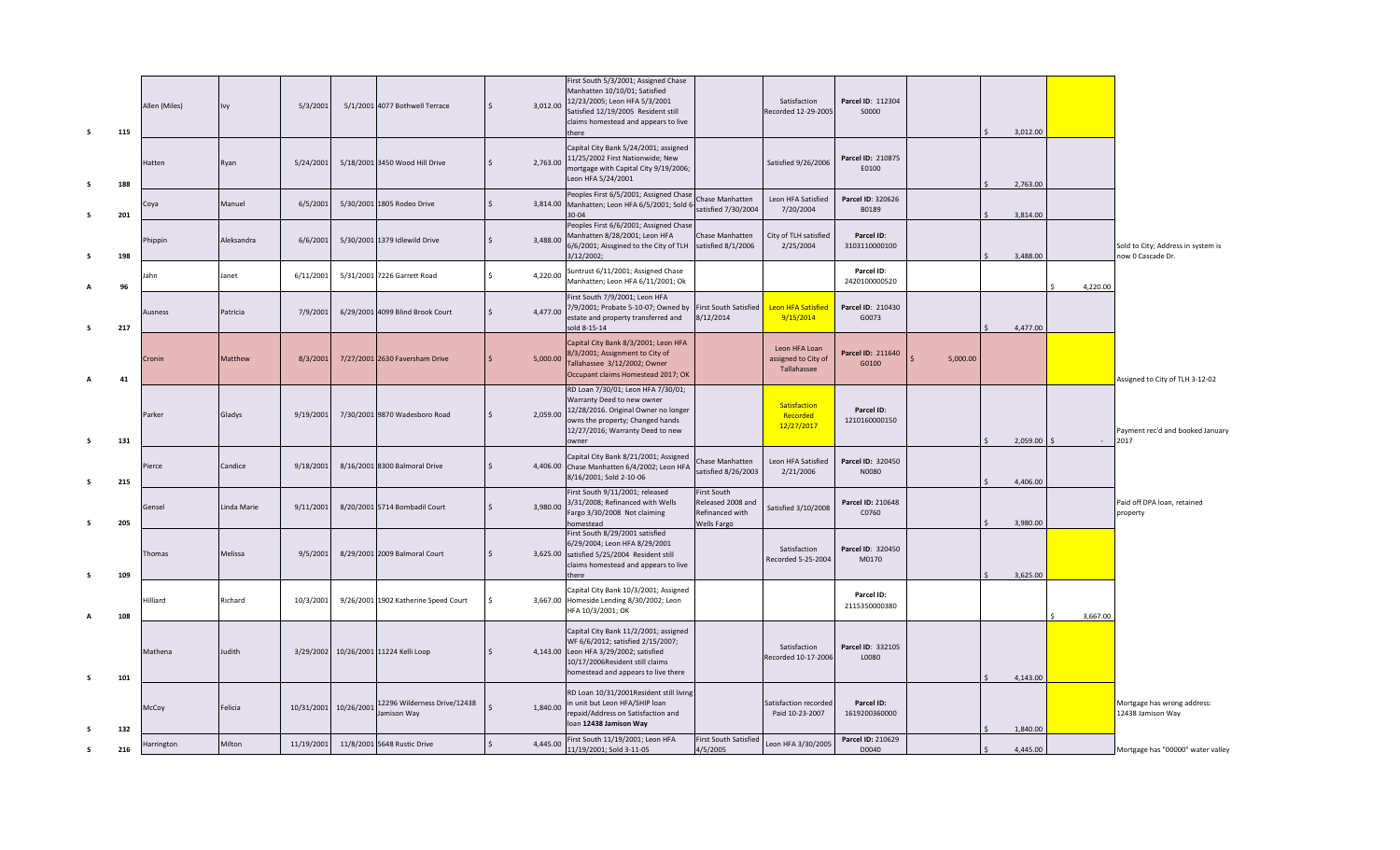| A  | 72  | Youngblood   | Terry     | 1/4/2002   |           | 11/30/2001 4616 Autumn Wood Way                      | 4,840.00 | Peoples First 1/4/2002; First<br>Nationwide 3/15/2002; Leon HFA<br>1/4/2002; FirstResident still claims<br>homestead and still pays taxes. Recent<br>NOC for work done on property                  |                                                                |                                       | Parcel ID: 210630<br>E0030  |  |          | 4,840.00 |                                                        |                                      |
|----|-----|--------------|-----------|------------|-----------|------------------------------------------------------|----------|-----------------------------------------------------------------------------------------------------------------------------------------------------------------------------------------------------|----------------------------------------------------------------|---------------------------------------|-----------------------------|--|----------|----------|--------------------------------------------------------|--------------------------------------|
| A  | 40  | King (Annis) | Martha    | 12/28/2001 |           | 12/18/2001 3328 Wood Hill Drive                      |          | Captial City; Assignment First<br>Nationwide 8/18/2002; Assignment<br>CitiMortgage 12/1/2001; Leon HFA<br>5,000.00 12/18/2001; OK                                                                   |                                                                |                                       | Parcel ID: 210875<br>B0300  |  |          | 5,000.00 |                                                        |                                      |
| s  | 39  | Leonard      | Daniel    | 2/4/2002   |           | 1/31/2002 8504 SouthMinster Court                    |          | Capital City Bank 2/4/2002 satisfied<br>6/27/2011 and refinanced ING<br>5,000.00 6/6/2011; Leon HFA 1/31/2002<br>satisfied 6/17/2011 Cannot find a<br>record of Homestead information               | Refinanced 2011                                                | Satisfaction<br>Recorded 6/17/2011    | Parcel ID: 320450<br>B0710  |  | 5,000.00 |          | Cannot find property on Property<br>Appraisers Site    | Catherine Lewis & Haley<br>Slaughter |
| s. | 206 | Stacknik     | Suzanne   | 2/1/2002   |           | 1/31/2002 5048 Easy Street                           |          | Capital City Bank 2/1/2002; assigned<br>Principal Residential 3/12/2003; Leon<br>3,995.00 HFA 2/1/2002; Satisfied 8/2/2005.Sold<br>to related party 12-17-12 for \$100; No<br>homestead then or now |                                                                | Satisfied Recorded<br>8/2/2005        | Parcel ID: 210565<br>10030  |  | 3,995.00 |          | Paid off DPA loan, retained                            |                                      |
|    |     |              |           |            |           |                                                      |          | Suntrust / Loan modification                                                                                                                                                                        |                                                                |                                       | Parcel ID:                  |  |          |          | property                                               |                                      |
|    | 38  | McFadden     | Constance | 2/15/2002  |           | 2/12/2002 4006 Duncan Lane                           |          | 5,000.00 8/29/2002/ Leon HFA 2/12/2002; OK                                                                                                                                                          |                                                                |                                       | 243020431000                |  |          | 5,000.00 |                                                        |                                      |
|    | 241 | Bissett      | Joel      | 3/27/2002  |           | 3/22/2002 5748 Cypress Circle                        |          | Capital City Bank 3/27/2002; Assigned<br>4,960.00 First Nationwide 2/12/2003; Leon HFA<br>3/27/2002; Sold 4-11-05                                                                                   | irst Nationwide<br>Released 6/21/2005                          | Leon HFA Satisfied<br>4/27/2005       | Parcel ID: 210630<br>K0220  |  | 4,960.00 |          |                                                        |                                      |
|    | 83  | White        | Kevin     | 4/2/2002   |           | 3/28/2002 5419 Sombra del Lago                       |          | Capital city Bank 4/2/2002; Assigned<br>First Nationwide 3/16/2003; Leon<br>4,615.00 4/2/2002; OK                                                                                                   |                                                                |                                       | Parcel ID:<br>2432100000140 |  |          | 4,615.00 |                                                        |                                      |
| s  | 135 | Diamond      | Ashante   | 4/8/2002   |           | 3/28/2002 8472 Titus Lane                            |          | Capital City Bank 4/8/2002- released<br>5/23/13; Leon HFA 4/8/2002- Satisfied<br>1,580.00 2/21/2006;FHFC 2/26/13; Resident still<br>claiming homestead and appears to be<br>living there            |                                                                | Satisfaction of<br>recorded 2-21-2006 | Parcel ID: 461250<br>B0090  |  | 1,580.00 |          |                                                        |                                      |
| s. | 252 | Burns        | Audrey    | 4/11/2002  |           | 4/1/2002 7018 Veterans Memorial Hwy                  | 5,000.00 | Suntrust 4/11/2002; Leon HFA<br>4/11/2002; Sold 3-28-06                                                                                                                                             | Suntrust Released<br>4/17/2006                                 | Leon HFA Satisfied<br>4/26/2006       | Parcel ID:<br>1617204130000 |  | 5,000.00 |          |                                                        |                                      |
| s. | 251 | Bailey       | Stephen   | 4/25/2002  |           | 4/15/2002 4759 Orchid Drive                          |          | Capital City Bank 4/25/2002; Assigned<br>5,000.00 First Nationwide 5/29/2003; Leon HFA<br>4/25/2002; Sold 8-13-07                                                                                   |                                                                | Leon HFA Satisfed<br>9/19/2007        | Parcel ID: 412330<br>L0160  |  | 5,000.00 |          |                                                        |                                      |
| W  | 37  | Harris       | Dianne    | 5/30/2002  |           | 5/24/2002 5294 Water Valley Drive                    |          | FHFC 5/30/02; USDA loan 6/17/2002;<br>Leon HFA 5/30/2002. No other<br>5,000.00 addresses listed or owners but not<br>claiming homestead. Letter mailed in<br>2016.                                  |                                                                |                                       | Parcel ID: 243135<br>F0020  |  |          | 5,000.00 |                                                        |                                      |
| s. | 88  | Nichols      | Robert    | 5/31/2002  | 5/24/2002 | 1950 Fleischmann Road/ or<br>3362 Thomas Butler Road |          | Cannot find a first mortgage associated<br>with this property and there are two<br>4,545.00 different addresses Resident still<br>claims homestead and appears to still<br>live there (Fleischmann) |                                                                | Satisfaction<br>Recorded 2-10-2004    | Parcel ID: 461035<br>A0080  |  | 4,545.00 |          | Mortgage has wrong address; 3362<br>Thomas Butler Road |                                      |
| s. | 249 | Radke        | Lana      | 7/8/2002   |           | 6/27/2002 5610 Grove Valley Court                    | 5,000.00 | Capital City Bank 7/8/2002;<br>Assignment First Nationwide; Citibank;<br>FHFC 7/8/2002; Leon HFA 7/8/2002;<br>Sold 10-14-05                                                                         | Citibank Released<br>11/10/2005 FHFC<br>satisfied<br>1/13/2005 | Leon HFA Satisfied<br>12/12/2005      | Parcel ID: 243135<br>D0250  |  | 5,000.00 |          |                                                        |                                      |
| A  | 106 | McKinnie     | Lisa      | 7/5/2002   |           | 6/28/2002 5787 Bombadil Court                        | 3,700.00 | Suntrust 7/5/2002; Assignment First<br>nationwide 1/28/2003; Citi Mortgage<br>8/19/2013; Midfirst Bank; leon HFA<br>7/5/2002; OK                                                                    |                                                                |                                       | Parcel ID: 210648<br>C0630  |  |          | 3,700.00 |                                                        |                                      |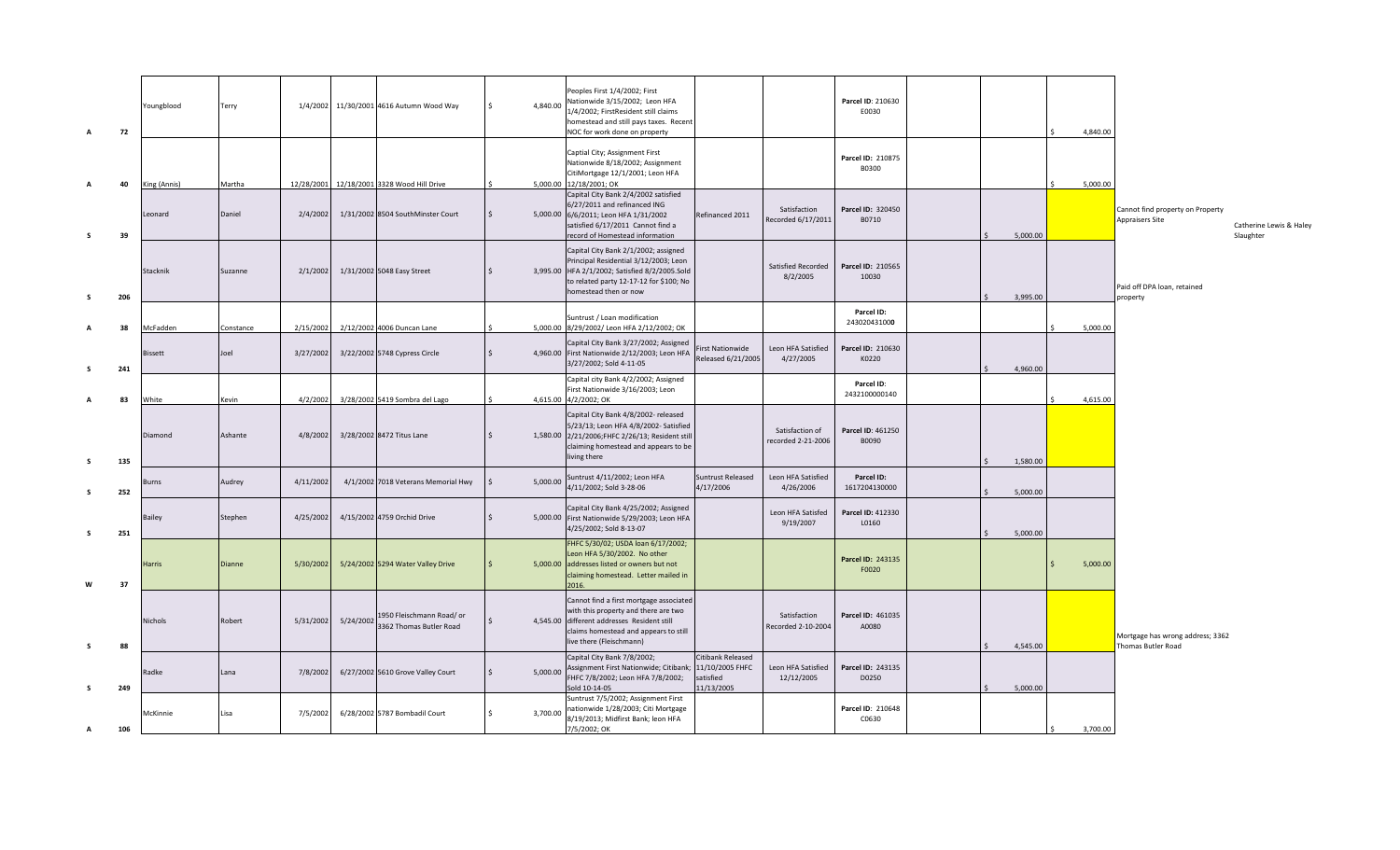| s  | 248 | Hayden            | Connie           | 7/10/2002  | 6/28/2002 4535 Russell's Pond Lane | Ŝ.<br>5,000.00                 | Capital City Bank 7/10/2002;<br>Assignment First Nationwide<br>12/18/2008; FHFC 7/10/2002; Leon<br>HFA 7/10/2002; Sold 1-27-03                                          | Capital City Bank<br>Released 3/26/2003<br><b>FHFC Satisfied</b><br>2/22/2003      | Leon HFA Satisfied<br>2/11/2009         | Parcel ID: 243128<br>10010   | 5,000.00 |          |                                                                                                   |
|----|-----|-------------------|------------------|------------|------------------------------------|--------------------------------|-------------------------------------------------------------------------------------------------------------------------------------------------------------------------|------------------------------------------------------------------------------------|-----------------------------------------|------------------------------|----------|----------|---------------------------------------------------------------------------------------------------|
| s. | 250 | Deverteuil        | Elizabeth        | 7/3/2002   | 6/28/2002 4192 Red Oak Drive       | $\dot{\mathsf{s}}$             | Capital city Bank 7/3/2002; Assigned<br>5,000.00 Nationwide 3/12/2003; Leon HFA<br>5/28/2002; Sold 6-15-07                                                              | <b>First Mortgage</b><br>Released<br>10/26/2005                                    | Leon HFA Satisfied<br>9/23/2005         | Parcel ID: 310270<br>A1420   | 5.000.00 |          |                                                                                                   |
| s  | 247 | Folsom            | Jennifer         | 9/4/2002   | 8/13/2002 5286 Water Valley Drive  | 5,000.00                       | Capital City Bank 9/4/2002; Assigned<br>First Nationwide 5/9/2003; FHFC<br>9/4/2002; Leon HFA 9/4/2002; Sold 5-<br>30-08                                                | <b>First Nationwide</b><br>Released 6/23/2008<br><b>FHFC Released</b><br>6/17/2008 | Leon HFA Satisfied<br>6/17/2008         | Parcel ID: 243135<br>F0010   | 5,000.00 |          |                                                                                                   |
| A  | 82  | Ichite            | Barry            | 8/30/2002  | 8/20/2002 4122 Sonnet Drive        |                                | First South Bank 8/30/2002; Aissgined<br>BBT 7/2013; HUD 2014 (maybe<br>4,662.00 workout ); Leon HFA 8/30/2002; OK                                                      |                                                                                    |                                         | Parcel ID: 210370<br>C0140   |          | 4,662.00 |                                                                                                   |
| s  | 191 | Porter            | Clifford         | 8/28/2002  | 8/23/2002 3837 Castleberry Drive   | $\mathsf{\hat{S}}$             | Capital City Bank 9/17/2003; Assigned<br>2,940.00 First Nationwide 1/20/2004; Leon HFA<br>8/28/2002; Sold 3-26-07                                                       |                                                                                    | Leon HFA Satisfied<br>4/4/2007          | Parcel ID: 210970<br>F0100   | 2,940.00 |          |                                                                                                   |
| s  | 36  | ewis              | <b>Katherine</b> | 9/13/2002  | 8/30/2002 1550 Twin Lakes Circle   | $\mathsf{S}$                   | Peoples First 9/13/02; Assigned First<br>NationWide 11/22/2002; Refinanced<br>5,000.00 Chevy Chase 6/19/2006<br>Renting; Mailing address 716 Violet<br>Steet, TLH 32308 | Capital One<br>Mortgage released<br>89/18/15; Peoples<br>Released 6/13/2016        | <b>Satisfied Recorded</b><br>12/27/2017 | Parcel ID: 310215 A<br>0021  | 5,000.00 |          | Katherine Szigeti paying utilities<br>(TLH); Property Sold 5-31-2016                              |
|    | 246 | Williams          | Opal             | 9/12/2002  | 8/30/2002 2020 Canewood Court      | Ŝ.                             | Capital City Bank 9/4/2002; Assigned<br>5,000.00 Principal Residential 7/2/2003; Leon<br>9/4/2002; Sold 3-31-08                                                         | Principal Residential<br>released 4/15/2008                                        | Leon HFA Satisfied<br>6/17/2008         | Parcel ID:<br>21171300000200 | 5,000.00 |          |                                                                                                   |
|    | 177 | rofitt            | Steven           | 9/8/2002   | 8/30/2002 1573 Clifford Hill Road  | $\dot{\mathsf{s}}$<br>4,966.00 | Capital City Bank 9/6/2002; Leon HFA<br>9/6/2002; Foreclosed                                                                                                            | Capital City<br>Satisfied 9/7/2005                                                 | Leon HFA satisfied<br>9/23/2005         | Parcel ID: 112251-<br>D1686  | 4,966.00 |          |                                                                                                   |
| s  | 162 | Essig             | Stephanie V.     | 9/5/2002   | 8/30/2002 4104 Wiggington Road     | $\dot{\mathbf{S}}$<br>3,246.00 | First South FHA Loan 9/5/2002; Leon<br>HFA 9/5/2002; Foreclosed                                                                                                         | First South<br>Released 2/22/2010                                                  | Leon HFA Satisfied<br>2/21/2010         | Parcel ID: 210370<br>F0070   | 3,246.00 |          |                                                                                                   |
| s  | 245 | Davis             | April            | 10/11/2002 | 9/20/2002 1226 Brafforton Drive    | $\dot{\mathsf{S}}$<br>5,000.00 | Capital City Bank 10/11/2002; Leon<br>HFA 10/11/2002; Sold 8-19-05                                                                                                      | Capital City Bank<br>Satisfied 9/30/2005                                           | Leon HFA Satisfied<br>9/12/2005         | Parcel ID: 310204<br>A0020   | 5,000.00 |          |                                                                                                   |
| F. | 35  | Washington-Frison | Cantouria        | 10/28/2002 | 10/17/2002 5358 Tower Road         | <sup>\$</sup>                  | 2017 no changes; mailing address for<br>taxes 3220 Shannon Lakes Drive N;<br>5,000.00 Probate 3-13-13; Owner Deceased;<br>owned by estate; No homestead<br>claimed      |                                                                                    |                                         | Parcel ID: 243128<br>H0010   |          |          | Mailing address for taxes and<br>Estate/3220 shannon Lakes Drive<br>5,000.00 North, TLH, FL 32309 |
| S. | 224 | Vatts             | Laura            | 11/1/2002  | 10/29/2002 5795 Bombadil Court     | $\dot{\mathsf{s}}$<br>4,820.00 |                                                                                                                                                                         | Citibank Release<br>3/28/2005                                                      | Leon HFA Loan<br>Satisfied 3/4/2005     | Parcel ID: 210648<br>C0640   | 4,820.00 |          |                                                                                                   |
| s  | 167 | Woodard           | Denise           | 11/4/2002  | 10/31/2002 5575 Tower Wood Trail   | $\dot{\mathsf{s}}$             | Capital City 11/4/2002; Assigned Chase Chase Manhatten<br>4,335.00 Manhatten; 6/26/2003; Leon HFA<br>11/4/2002; Foreclosed                                              | Satisfied<br>11/10/2005                                                            | Leon HFA Satisfied<br>1/27/2005         | Parcel ID:<br>2431260000210  | 4,335.00 |          |                                                                                                   |
| s  | 178 | Cox (Lewis)       | Tanya            | 11/21/2002 | 11/12/2002 6201 Bombadil Drive     | $\mathsf{\hat{S}}$             | Sunshine State Credit Union<br>5,000.00 4/13/2004; Leon HFA 11/21/2002;<br>oreclosed                                                                                    | Sold to Sunshine<br>bank 2/28/2012                                                 | Leon HFA satisfied<br>7/27/2004         | Parcel ID: 210648<br>D0010   | 5,000.00 |          |                                                                                                   |
| s  | 210 | Sunday            | Patricia         | 12/6/2002  | 11/22/2002 4717 Center Drive       | $\mathsf{\hat{S}}$             | Capital City Bank 12/06/2002; Assigned<br>4,224.00 Washington Mutual 8/13/2003; Leon<br>HFA 12/6/2002; SOLD                                                             | Cannot tell what<br>happened to the<br>first mortgage                              | Leon HFA Satisfied<br>7/6/2004          | Parcel ID: 412330<br>G0070   | 4,224.00 |          |                                                                                                   |
| s. | 199 | Dantzler          | Phyllis          | 12/11/2002 | 12/6/2002 2765 Sandalwood Drive    | 3,600.00                       | Suntrust Bank 12/11/2002; assigned<br>Chase Manhatten 1/10/2005; Assigned Suntrust Mortgage<br>ST Mortgage 2/28/2005; Leon HFA<br>12/11/2002; Sold 12-22-05             | satisfied 1/25/2006                                                                | Leon HFA Satisfied<br>1/27/2006         | Parcel ID: 460135<br>B0030   | 3.600.00 |          |                                                                                                   |
|    |     | Miller            | Kista            | 1/23/2003  | 1/15/2003 5346 Tower Road          |                                | Capital City Bank 1/23/2003; USRD<br>5,000.00 1/13/2003; FHFC 1/23/2003; Leon HFA<br>1/23/2003; Sold 10-19-07                                                           | Capital City Bank<br>Satisfied<br>10/25/2007 USRD<br>Satisfied<br>11/30/2007 FHFC  | Leon HFA Satisfied<br>11/5/2007         | Parcel ID: 243128<br>H0040   |          |          |                                                                                                   |
| s  | 244 |                   |                  |            |                                    |                                |                                                                                                                                                                         | 11/30/2007                                                                         |                                         |                              | 5,000.00 |          |                                                                                                   |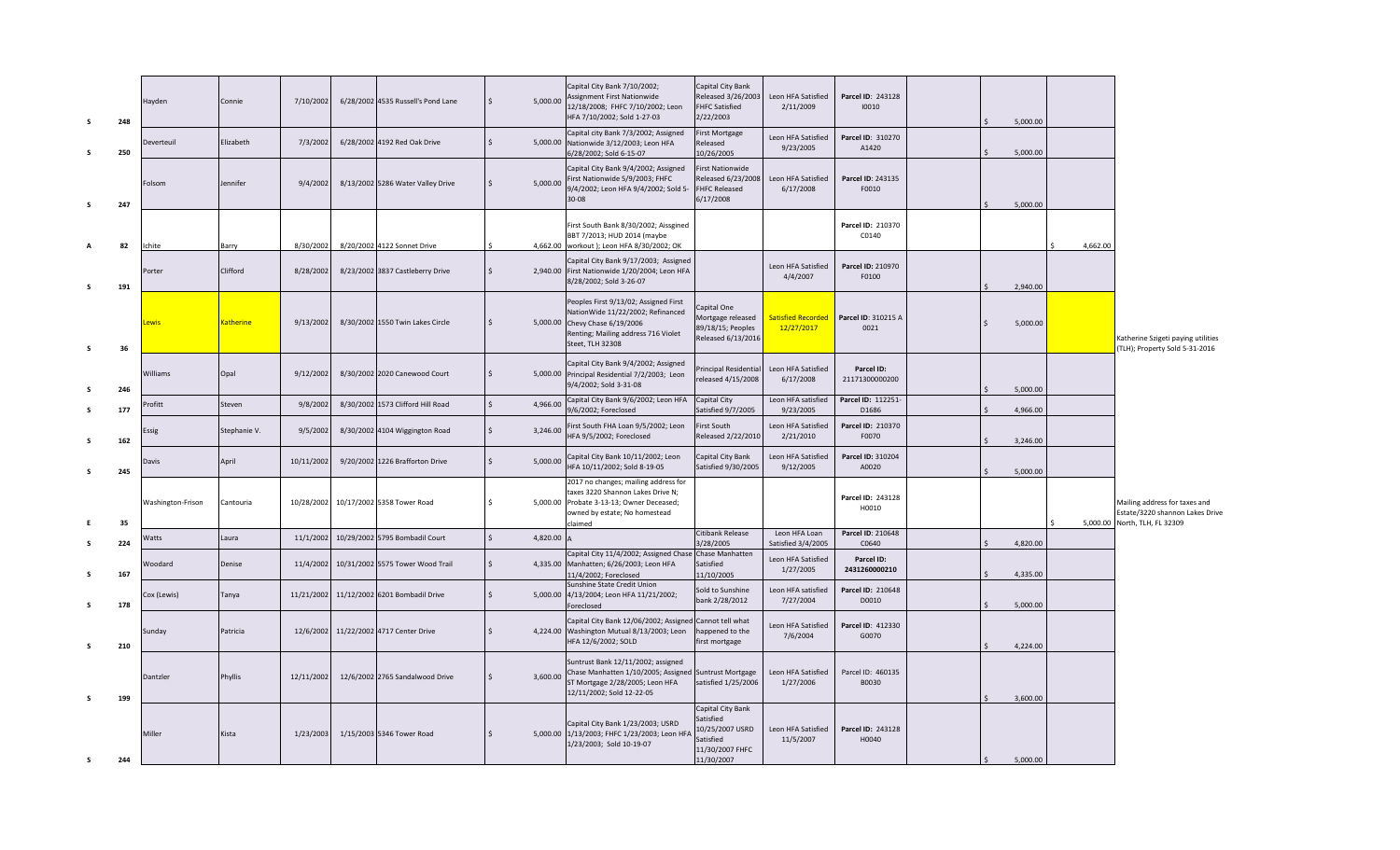| A          | 34  | Williams    | Shawanda          | 2/28/2003 | 1/24/2003 4750 Shelfer Road        |                          | Peoples First Mortgage; Assigned<br>Leader Mortgage; FHFC; Leon HFA<br>5,000.00 12/24/2003; OK                                                                                          |                                                                            |                                      | Parcel ID: 412412<br>101    |          |          | 5,000.00 |                                                                                                    |
|------------|-----|-------------|-------------------|-----------|------------------------------------|--------------------------|-----------------------------------------------------------------------------------------------------------------------------------------------------------------------------------------|----------------------------------------------------------------------------|--------------------------------------|-----------------------------|----------|----------|----------|----------------------------------------------------------------------------------------------------|
| s          | 243 | Lanier      | Linda             | 2/4/2003  | 1/24/2003 2141 Shangri La Lane     | $\mathsf{S}$             | People First Community 2/4/2003;<br>5,000.00 FHFC 2/4/2003; Leon HFA 2/4/2003;<br>old 5-10-06                                                                                           | Unknown                                                                    | Leon HFA Satisfied<br>6/13/2006      | Parcel ID:<br>2110050000140 |          | 5,000.00 |          |                                                                                                    |
| -S         | 77  | Cain        | Roger             | 2/5/2003  | 1/28/2003 4554 Sunray Place        |                          | Capital city Bank 2/5/2003; Assigned<br>Chase 8/13/2003; Leon HFA 1/28/2003<br>4,762.00 Satisfied 5/24/2017                                                                             |                                                                            | Satisfaction<br>Recorded12-04-2005   | Parcel ID:<br>1635200350060 |          | 4,762.00 |          |                                                                                                    |
|            | 33  | Baker       | Winifred          | 4/1/2003  | 2/21/2003 3878 Cromwell Court      |                          | Peoples First Mortgage; assigned<br>Leader Mortgage; Leon HFA 4/1/2003;<br>5,000.00 OK                                                                                                  |                                                                            |                                      | Parcel ID: 320940<br>G0040  |          |          | 5,000.00 |                                                                                                    |
| s          | 242 | McVay       | James             | 3/21/2003 | 3/5/2003 8751 Centerville Road     | $\mathsf{S}$<br>5,000.00 | Suntrust Mortgage 3/21/2003; Leon<br>HFA 3/21/2003;Sold 4-19-04                                                                                                                         | <b>Suntrust Mortgage</b><br>satisfied 6/27/2014                            | Leon HFA Satisfied<br>6/30/2004      | Parcel ID:<br>152020009000  |          | 5,000.00 |          | Recorded with City of TLH as<br>lender; Assigned to Leon HFA on 1-<br>8-08. Payment rec'd 1-13-15. |
| s          | 222 | Durbin      | Rebecca           | 4/29/2003 | 4/2/2003 1172 Brafforton Drive     |                          | Capital City Bank 4/29/2003; Assigned<br>4,793.00 Chase Manhatten 10/28/2003; Leon<br>HFA 4/29/2003; Sold 3-13-06                                                                       | Chase Manhatten<br>Satisfied 4/3/2006                                      | Leon HFA Loan<br>Satisfied 3/29/2006 | Parcel ID: 310204<br>A0111  |          | 4,793.00 |          |                                                                                                    |
| -S         | 159 | Wright      | Devetrianna       | 4/17/2003 | 4/11/2003 1408 Westheaven Drive    | 2,685.00                 | Suntrust Mortgage 4/17/2003; Leon<br>HFA 4/17/2003; Foreclosed; Street<br>spelled "Westhaven" in recorded<br>documents;                                                                 | Mortgage<br>Foreclosed and sold<br>11/20/2007                              | Leon HFA satisfied<br>3/15/2016      | Parcel ID: 410660<br>B0170  |          | 2,685.00 |          | Foreclosed but loan paid off 7-1-15                                                                |
|            | 81  | :lliott     | Elisabeth         | 4/28/2003 | 4/18/2003 2901 Cathedral Drive     |                          | Capital city Bank 4/28/2003; Leon HFA<br>4,664.00 4/28/2003 OK                                                                                                                          |                                                                            |                                      | Parcel ID:<br>4109204200000 |          |          | 4,664.00 |                                                                                                    |
|            |     |             |                   |           |                                    |                          | Peoples First 5/1/2003; assigned<br>Leader Mortgage 1/9/2004; Released<br>(USBank) 6/26/2013; Leon HFA<br>4/28/2003 Satisfied 7/6/2004Resident<br>still claims homestead and appears to |                                                                            | Satisfaction                         | Parcel ID:<br>3316202340000 |          |          |          |                                                                                                    |
| -S         | 79  | Johnson     | <b>Willie Lee</b> | 5/3/2003  | 4/28/2003 2033 Natural Bridge Road |                          | 4,733.00 live there<br>Peoples First 5/23/2003; Assigned                                                                                                                                |                                                                            | Recorded 7-6-2004                    | Parcel ID: 210648           |          | 4,733.00 |          |                                                                                                    |
|            | 32  | Pve         | Ramona Cox        | 5/23/2003 | 4/30/2003 5789 Japonica Court      |                          | Leader Mortgage 7/16/2003; Leon HFA<br>5,000.00 5/23/2003; OK                                                                                                                           |                                                                            |                                      | C0440                       |          |          | 5,000.00 |                                                                                                    |
| W          | 73  | Hickman     | Stephen           | 5/27/2003 | 5/22/2003 4111 Susan Avenue        |                          | Renting; Mailing address: 16221<br>Northdale Oaks Drive, Tampa 33624;<br>New Mailing address 1432 King<br>4,796.00 Richards Trail, Hudson Florida 34669                                 | Capital City Bank<br>released 4/27/2010                                    |                                      | Parcel ID: 311980<br>M0130  |          |          | 4,796.00 |                                                                                                    |
| s.         | 153 | <b>Haas</b> | Terri             | 6/4/2003  | 5/23/2003 5318 Tower Road          | <sup>\$</sup>            | Capital City Bank 6/4/2003; Rural<br>5,000.00 Housing 6/4/2003; FHFC 6/4/2003;<br>Leon HFA 6/4/2003; Sold 8-13-04                                                                       | Capital City Bank<br>Satisfied 9/13/2004<br>; FHFC Satisfied<br>9/10/2004; | Leon HFA Satisfied<br>8/3/2004       | Parcel ID: 243128<br>H00110 |          | 5,000.00 |          |                                                                                                    |
| <b>NP</b>  | 140 | Youmas      | Katronda          | 6/4/2003  | 5/28/2003 5354 Tower Road          | $\mathsf{S}$             | Capital City Bank 6/4/2003; Assigned<br>5,000.00 Chase Manhatten; FHFC 6/4/2003;<br>Leon HFA 6/4/2003; Foreclosed                                                                       | Certificate of Sale<br>10/30/2006 SOLD                                     | <b>NP</b>                            | Parcel ID: 2431828<br>H0020 | 5,000.00 |          |          |                                                                                                    |
| A          | 31  | Miller      | Jeremy            | 6/4/2003  | 5/29/2003 5338 Tower Road          | Ŝ.                       | Capital City Bank 6/4/2003; assigned<br>Chase 11/21/2003; assigned<br>5,000.00 Carrington Mortgage 12/27/16; FHFC<br>6/4/2003; Leon HFA 6/4/2003.<br>Currently Claiming Homestead 2017  |                                                                            |                                      | Parcel ID: 243128<br>H0060  |          |          | 5,000.00 |                                                                                                    |
| -S         | 141 | Hanks       | Joseph            | 6/2/2003  | 5/29/2003 1108** Brafforton Drive  |                          | Capital City Bank 6/2/2003; Assigned<br>5,000.00 Washington Mutual 3/2/2004; Leon<br>HFA 6/2/2003; No longer owns                                                                       | First Mortgage<br>satisfied<br>12/16/2005                                  | Leon HFA Loan<br>Satisfied 1/27/2006 | Parcel ID: 310204<br>A0270  |          | 5,000.00 |          |                                                                                                    |
| $\epsilon$ | 152 | awrence.    | Deron             | 8/4/2003  | 7/25/2003 8512 SouthMinster Court  | 5,000.00                 | BBT 8/4/2003; Leon HFA 8/4/2003;<br>Sold 5-10-10                                                                                                                                        | <b>BBT Released</b><br>6/4/2010                                            | Leon HFA Satisfied<br>6/3/2010       | Parcel ID: 32050<br>B0730   |          | 5,000.00 |          |                                                                                                    |

Ashley & David Jefferson

Kayce Carlson; Pamela Wood ; High Pointe Ministries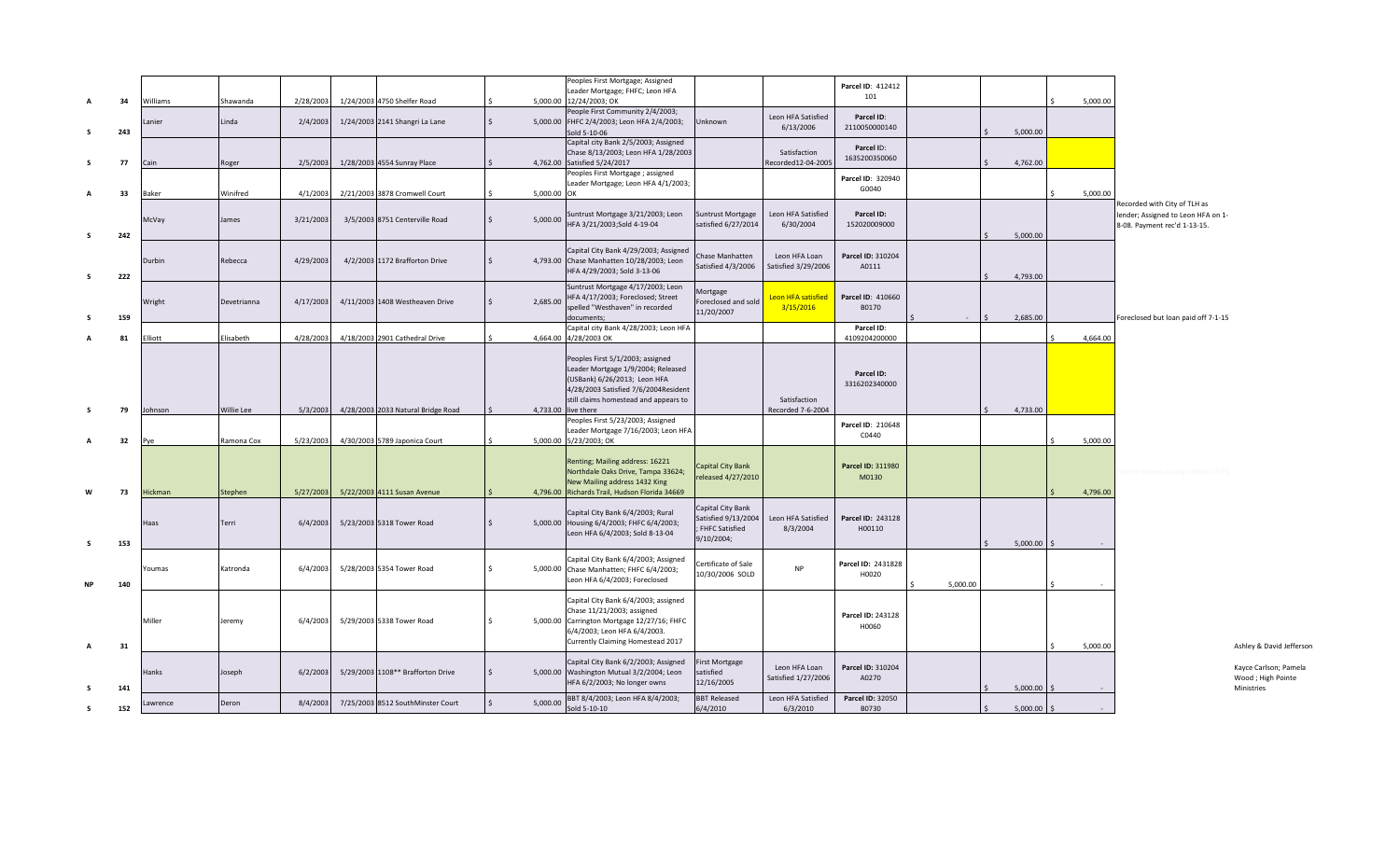| $\varsigma$ | 209            | Englert           | Gabriel     | 8/19/2003 | 8/14/2003 3808 Cottingham Drive                                                                             |                           |              | Capital City Bank 8/19/2003; Assigned<br>Chase Manhatten 1/20/2004; Leon<br>4,175.00 HFA 8/19/2003 Renting; Mailing<br>address: 1011 Sherry Lane, Deri, LA<br>70634 -- BUT CLAIM HOMESTEAD  |                                                                                                                | Satisfied Recorded<br>11/7/2006                                                           | Parcel ID: 210970<br>F0220  |               | 4,175.00      |          | Paid off DPA loan, retained<br>property. Gabriel Lee Englert<br>paying utilities (TLH); NO<br>Homestead |
|-------------|----------------|-------------------|-------------|-----------|-------------------------------------------------------------------------------------------------------------|---------------------------|--------------|---------------------------------------------------------------------------------------------------------------------------------------------------------------------------------------------|----------------------------------------------------------------------------------------------------------------|-------------------------------------------------------------------------------------------|-----------------------------|---------------|---------------|----------|---------------------------------------------------------------------------------------------------------|
|             | 148            | Adkins            | Jessee      | 9/25/2003 | 8/28/2003 7560 Talley Ann Drive                                                                             |                           |              | Capital City Bank 9/10/2003; Assigned<br>Washington Mutual 1/6/2004;<br>4,730.00 Assigned Wells Fargo 12/15/2006;<br>Wells Fargo Loan Released 12/15/09;<br>Leon HFA 9/25/2003Sold 11-30-09 |                                                                                                                | Satisfied Leon HFA<br>Loan 12/11/2009                                                     | Parcel ID: 320835<br>A0050  |               | 4,730.00      |          |                                                                                                         |
|             | 30             | Wynn              | Elouise     | 9/10/2003 | 9/5/2003 107 Ponce de Leon Boulevard                                                                        | 5,000.00                  |              | eader Mortgage 1/13/2004; FHFC                                                                                                                                                              |                                                                                                                |                                                                                           | Parcel ID: 412404           |               |               | 5,000.00 |                                                                                                         |
|             | 151            | 3rown             | Demetris    | 11/4/2003 | 10/29/2003 8835 Old Woodville Highway                                                                       | 5,000.00                  |              | BBT 11/24/2003; Leon HFA<br>11/24/2003; Sold 10-27-08                                                                                                                                       | <b>BBT Released</b><br>11/17/2008                                                                              | Leon HFA Satisfied<br>11/18/2008                                                          | Parcel ID: NA               |               | 5,000.00      |          |                                                                                                         |
|             | 21             | Stovall           | Salina      | 12/1/2003 | 11/21/2003 2584 Chateau Lane                                                                                |                           |              | Quit Claim deed to a trust 7-12-2016<br>7,387.00 Stovall no longer a resident at this<br><i>roperty</i>                                                                                     | <b>BBT Original</b><br>Mortgage                                                                                | Satisfaction of Leon<br>HFA loan paid 1-28-<br>2008                                       | Parcel ID: 320883<br>A0260  |               | 7,387.00      |          |                                                                                                         |
| $\varsigma$ | 150            | Dickson           | Christopher | 1/29/2004 | 1/16/2004 2221 Mandrell Court                                                                               | Ŝ.<br>5,000.00            |              | Peoples First 1/29/2004; Assigned<br>Leader Mortgage 3/8/2004; US Bank<br>Sold 4-29-05                                                                                                      | US Bank 7/7/2005<br>Released                                                                                   | Leon HFA Satisfied<br>6/7/2005                                                            | Parcel ID:<br>2109120000120 |               | 5,000.00      |          |                                                                                                         |
| s           | 147            | Felix (Colson)    | Paulane     | 6/23/2004 | 5/27/2004 5330 Tower Road                                                                                   |                           |              | Capital City 6/23/2004; Foreclosure<br>3/26/2007; Rural Housing 6/23/2004;<br>10,000.00 FHFC 6/23/2004; Leon HFA 6/23/2004;<br>Sold 4-27-07 to Second Chance<br>Mortgage; later foreclosed  | <b>Rural Housing</b><br>3/7/2008; FHFC<br>Satisfied 6/6/2007;                                                  | Leon HFA Satisfied<br>5/30/2007                                                           | Parcel ID: 243128<br>H0080  |               | 10,000.00     |          |                                                                                                         |
| s           | $\overline{7}$ | Plaster           | Michael     | 6/29/2004 | 6/22/2004 4129 Wiggington Road                                                                              |                           | 10,000.00 OK |                                                                                                                                                                                             | Peoples assigned to<br>US Bank. 2010<br>Refinanced and all<br>original mortgages<br>released (FHFC-<br>USBank) | Satisfaction Leon HFA<br>Recorded 4-5-2010                                                | Parcel ID: 210370-<br>G0190 |               | 10,000.00     |          |                                                                                                         |
|             | 29             | Hunt              | Clara       | 7/2/2004  | 6/25/2004 810 Annawood Street                                                                               |                           |              | Capital City Bank; assigned Washingtor<br>Mutual Bank 7/23/2004; Assigned<br>Wells Fargo 12/15/2006; Leon HFA<br>5,000.00 7/2/2004; OK                                                      |                                                                                                                |                                                                                           | Parcel ID: 311925<br>C0140  |               |               | 5.000.00 |                                                                                                         |
|             | 28             | ahagun            | ose         | 1/19/2005 | 9/24/2004 815 Annawood Circle                                                                               |                           |              | Suntrust Assigned to US Bank; FHFC<br>5,000.00 1/19/2005; Leon HFA 1/19/2005; OK                                                                                                            |                                                                                                                |                                                                                           | Parcel ID: 311925-<br>B0170 |               |               | 5,000.00 |                                                                                                         |
|             |                | McAtee            | Heather     | 10/4/2004 | 9/29/2004 2605 Onyx Trail                                                                                   | Ŝ.                        |              | Peoples First 10/4/2004; City of<br>5,000.00 Tallahsee 10/4/2004; Assigned to Leon<br>HFA 10/27/2005                                                                                        | City of Tallahassee<br>received payment<br>1/19/2006 that was<br>assigned to Leon<br><b>HFA</b>                |                                                                                           | Parcel ID: 210970<br>10090  |               |               |          |                                                                                                         |
|             | 261            |                   |             |           |                                                                                                             | $\mathsf{S}$              |              | Peoples First 2/9/2005; Leon HFA                                                                                                                                                            | Foreclosed                                                                                                     |                                                                                           | Parcel ID: 210446           |               |               | 5,000.00 |                                                                                                         |
|             | 139            | tachurski         | Michael     | 2/9/2005  | 2/1/2005 2426 Manzanita Court                                                                               | 5,000.00                  |              | !/9/2005                                                                                                                                                                                    | 1/13/2006                                                                                                      | <b>NP</b>                                                                                 | J0093                       | 5,000.00      |               |          |                                                                                                         |
| s           | 6              | <b>Montgomery</b> | Ervin       | 2/25/2005 | 2/16/2005 8979 Blountstown Highway                                                                          | $\mathsf{S}$<br>10,000.00 |              | Resident claiming homestead and<br>appears to still be living there                                                                                                                         | Satisfaction of<br>Peoples First 3-1-<br>2006                                                                  | Satisfaction Leon HFA<br>Recorded 2-7-2006                                                | Parcel ID:<br>2234202070000 |               | 10,000.00     |          |                                                                                                         |
| <b>NP</b>   | 137            | Haynes            | Pamela      | 6/29/2005 | ??? Sandyrock Lane Cannot find<br>3/3/2005 a solid address except for a<br>property that is not in her name | Ŝ.                        |              | Capital City Bank 4/18/2005 modified<br>1,405.00 6/21/2005; Leon HFA 6/29/2005<br>Foreclosed                                                                                                | Capital City Bank<br>ourchased property<br>in Foreclosure<br>10/06/2009                                        | <b>NP</b>                                                                                 | Parcel ID: Unknown          | 1,405.00      |               |          |                                                                                                         |
|             | 20             | Cosby             | Damion      | 6/15/2005 | 4/8/2005 5770 Jodphur Court                                                                                 |                           |              | Peoples First 4/26/2005; Assigned US<br>Bank 9/30/2005; FHFC 4/26/2005;<br>7,500.00 Leon HFA 4/26/2005; OK                                                                                  |                                                                                                                |                                                                                           | Parcel ID: 210648<br>C0320  |               |               | 7,500.00 |                                                                                                         |
| SS          | 158            | Miller            | Charlene    | 5/4/2005  | 4/29/2005 8201 Hunters Ridge Trail                                                                          | 7,500.00                  |              | Peoples First 5/4/2005; US Bank<br>8/3/2005; Sold 6-29-11                                                                                                                                   | Peoples First<br>Satisfied 7/29/2011<br>FHFC Satisfied<br>8/1/2011                                             | <b>Leon HFA partially</b><br>atisfied with a short<br>sale of \$1250 and<br>lien released | Parcel ID: 140350<br>AK0010 | $6,250.00$ \$ | $1,250.00$ \$ |          | - Short sale receive \$1,250                                                                            |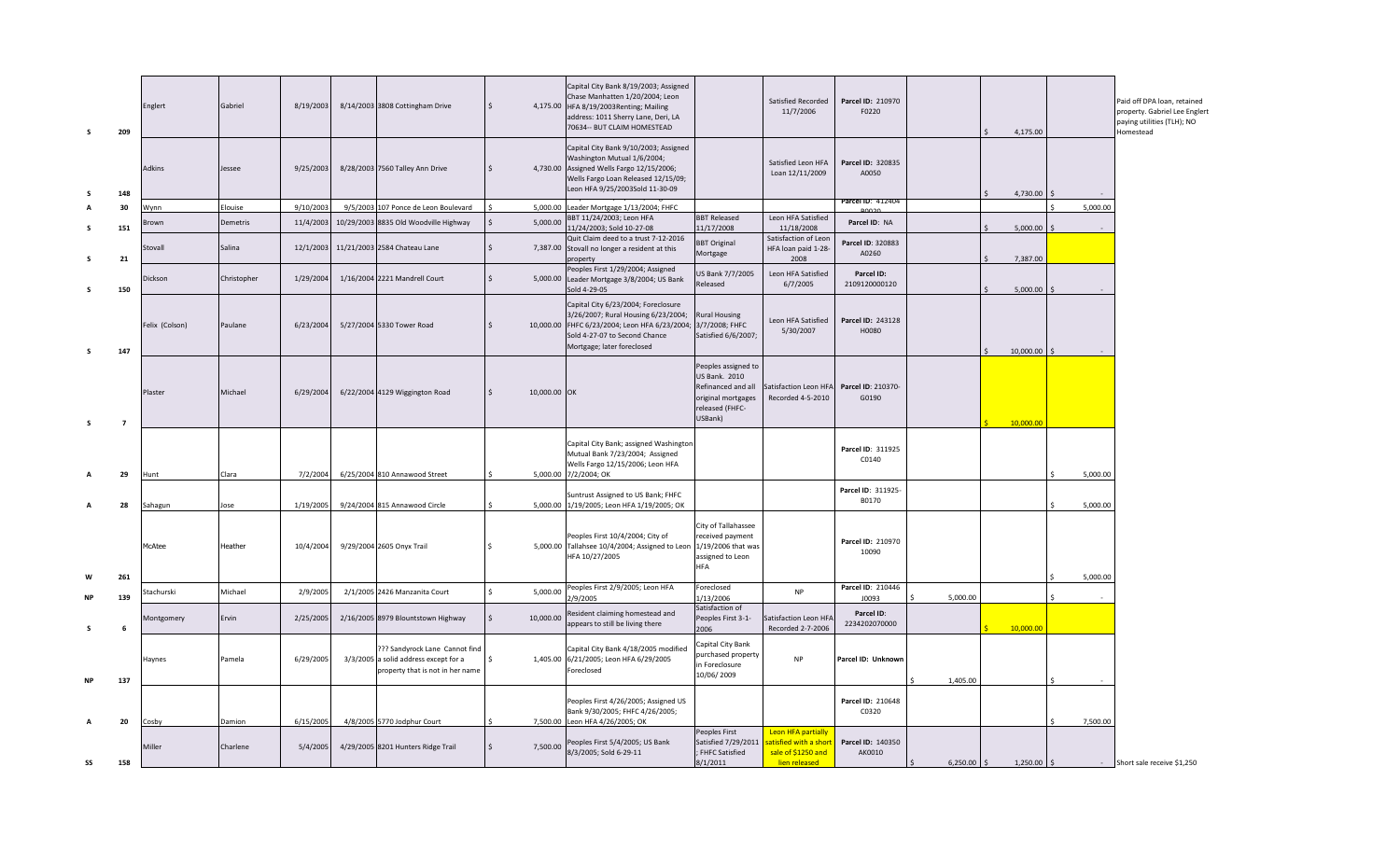| s         | 157                     | Beam                | Christopher | 5/11/2005  | 5/2/2005 8261 Balmoral Drive       | 7,500.00         | Peoples First 5/11/2005; Assigned<br>Washington Mutual 8/29/2005;<br>Assigned Wells Fargo 12/15/2006;<br>eon HFA 5/11/2005                                                                                                          | <b>Wells Fargo</b><br>Satisfied 6/9/2016                                | Leon HFA Satisfied<br>6/13/2016                                           | Parcel ID: 320450<br>L0240  |                          | 7,500.00                |           | Note has legal description rather<br>than address. Payment rec'd and<br>booked May 2016 |               |
|-----------|-------------------------|---------------------|-------------|------------|------------------------------------|------------------|-------------------------------------------------------------------------------------------------------------------------------------------------------------------------------------------------------------------------------------|-------------------------------------------------------------------------|---------------------------------------------------------------------------|-----------------------------|--------------------------|-------------------------|-----------|-----------------------------------------------------------------------------------------|---------------|
| s         | 156                     | Kogot               | Joshua      | 6/7/2005   | 5/12/2005 7710 Talley Ann Drive    | $\mathsf{S}$     | Peoples First 6/7/2005; assigned<br>7,500.00 Washington Mutual 9/30/2005;<br>Assigned Wells Fargo 12/21/2006;<br>eon HHFA 6/7/2005sold 11-7-08                                                                                      | First Mortgage<br>Released 12/2/2008                                    | Leon HFA satisfied<br>12/9/2008                                           | Parcel ID: 320883<br>A0020  |                          | 7,500.00                |           |                                                                                         |               |
| -S        | 143                     | <b>Cnight</b>       | Janine      | 5/19/2005  | 5/16/2005 809 Briandav             | 7,388.00         | Amsouth 5/19/2005; Leon HFA<br>5/19/2005;                                                                                                                                                                                           | Amsouth Satisfied<br>3/8/2006                                           | Leon HFA SHIP<br>Satisfied 8/10/2006                                      | Parcel ID: 311980<br>F0240  |                          | 7,388.00                |           |                                                                                         |               |
| SS        | 155                     | <b>Simmons</b>      | Travis      | 6/8/2005   | 5/31/2005 2026 Nena Hills Drive    |                  | Peoples First 6/8/2005; Assigned US<br>7,500.00 Bank 8/3/2005; Leon HFA 6/8/2005;<br>FHFC?Sold 9-15-10                                                                                                                              | US Bank Released<br>11/12/2010; FHFC<br>Released<br>12/13/2010          | Leon HFA partially<br>satisfied with short<br>sale; Received<br>\$1687.50 | Parcel ID: 213125<br>D0010  | $5,812.50$ \$            | $1,687.50$ \$           | $\sim$    | Short Sale received \$1687.50                                                           |               |
| ΝP        | 146                     | Claridge (Williams) | Amanda      | 6/27/2005  | 6/24/2005 2620 Chandalar Lane      |                  | Peoples First 6/27/2005;Assignment<br>7,500.00 Suntrust Mortgage 7/27/2009; Leon<br>HFA 6/27/2005; Foreclosed                                                                                                                       | oreclsoed<br>7/14/2010                                                  | <b>NP</b>                                                                 | Parcel ID: 320818<br>C0130  | 7,500.00                 |                         |           |                                                                                         |               |
| W         | 18                      | St. Germaine        | Joseph      | 9/8/2005   | 8/12/2005 4612 Autumn Way          |                  | Bank of America 8/24/2005; assigned<br>Nationstar Mortgage 1/28/13; Leon<br>HFA 9/8/2005; Renting; Mailing<br>address: 2795 B Summer Meadows<br>Drive TLH 32303; Letter Mailed 2/16<br>7,500.00 will call and set up repayment plan |                                                                         |                                                                           | Parcel ID: 210630<br>E0020  |                          |                         | 7,500.00  |                                                                                         | Jessica Autry |
| W         | 16                      | McHenry             | Alison      | 1/9/2006   | 8/15/2005 2807 Misty Garden Circle |                  | Peoples First 8/24/2005; Assigned to<br>USBank 2/1/2006; Leon<br>7,500.00 HFA8/24/2006; Renting; Mailing<br>address 3310 Lord Murphy Trail, TLH<br>32309                                                                            |                                                                         |                                                                           | Parcel ID:<br>2115600000370 |                          |                         | 7,500.00  | Sarah Campaillo paying utilites<br>(TLH)                                                | Campaillo     |
| A         | 17                      | Brown               | Jermaine    | 10/26/2005 | 8/15/2005 4736 Shelfer Road        |                  | Premier 8/19/2005; Assignment First<br>Horizon Home Loan; Midfirst<br>7/29/2008; Leon HFA 8/19/2005; Lis<br>Pendens 2015; Loan Modification first<br>7,500.00 mortgage 1/20/2016; OK                                                |                                                                         |                                                                           | Parcel ID: 412412<br>10090  |                          |                         | 7,500.00  |                                                                                         |               |
|           |                         |                     |             |            |                                    |                  | Access to information denied by                                                                                                                                                                                                     | Peoples assigned to<br>US Bank 9-24-2005<br>FHFC Loan                   | Satisfaction of Leon<br>HFA Loan 8-1-2006                                 | Parcel ID: 310204<br>B0160  |                          |                         |           |                                                                                         |               |
| -S        | 19                      | Richmond            | lea         | 8/25/2005  | 8/19/2005 1169 Brafforton Way      | 7,500.00 website |                                                                                                                                                                                                                                     | 8/25/2005                                                               | (SHIP)                                                                    |                             |                          | 7,500.00                |           |                                                                                         |               |
| <b>NP</b> | 138                     | Auguste             | Sandra      | 9/12/2005  | 9/9/2005 5445 Tallapoosa Road      | 5,000.00         | Peoples Bank 9/12/2005; Assigned<br>Suntrust 10/1/2013; Leon HFA<br>9/12/2005; Loan Modification 4/18;<br>Foreclosed                                                                                                                | Foreclosed<br>8/26/2014                                                 | <b>NP</b>                                                                 | Parcel ID: 243135<br>B0360  | 5,000.00                 |                         |           |                                                                                         |               |
|           |                         |                     |             |            |                                    |                  | Habitat for Humanity 6/29/2005;<br>Federal HLB 6/29/2005; Leon HFA                                                                                                                                                                  |                                                                         |                                                                           | Parcel ID: 412330           |                          |                         |           |                                                                                         |               |
| A         | - 3                     | <b>Ballentine</b>   | Karen       | 11/7/2005  | 9/23/2005 4752 Hibiscus Avenue     |                  | 15,000.00 11/7/2005; OK                                                                                                                                                                                                             |                                                                         |                                                                           | A0040                       |                          |                         | 15,000.00 |                                                                                         |               |
|           |                         | Hudson              | Marie       | 11/7/2005  | 9/30/2005 4754 Hibiscus Avenue     | 25,000.00        | Habitat 6/9/2005; Federa HLB<br>6/9/2005; City of Tallahassee<br>6/2/2005; Leon HFA 7/18/2005;<br>Modification of Leon HFA loan to<br>\$25,000 11/7/2005; Lis Pendens                                                               |                                                                         | <b>NP</b>                                                                 | Parcel ID:                  |                          |                         |           |                                                                                         |               |
| NP/E      | 181                     |                     |             |            |                                    |                  | 11/14/2012<br>RD First Mortgage 12/8/2005; Leon Hfa                                                                                                                                                                                 |                                                                         |                                                                           | Parcel ID: 243135           | 25,000.00                |                         |           |                                                                                         |               |
|           | 24                      | Goings              | Angela      | 12/8/2005  | 11/22/2005 5932 Friendly Avenue    |                  | 6,739.93 12/8/2005; OK<br>Peoples First 12/6/2005; Assigned US                                                                                                                                                                      |                                                                         |                                                                           | C0010                       |                          |                         | 6,739.93  |                                                                                         |               |
|           | 27                      | Lyons               | Joanne      | 12/6/2005  | 11/30/2005 314 Folsom Drive        |                  | 5,000.00 Bank 1/24/2006; Leon HFA<br>12/06/2005; ok<br>Tallahassee Habitat 12/12/2005; Leon                                                                                                                                         |                                                                         |                                                                           | Parcel ID:<br>2113200060000 | $\overline{\phantom{a}}$ |                         | 5,000.00  |                                                                                         |               |
| А         | $\overline{\mathbf{2}}$ | Coleman             | Felicia     | 12/12/2005 | 12/2/2005 4733 Hibiscus Avenue     |                  | HFA 12/12/2005; Federal Home Loan<br>15,000.00 Bank 12/12/2005                                                                                                                                                                      |                                                                         |                                                                           | Parcel ID: 412330<br>10070  |                          |                         | 15,000.00 |                                                                                         |               |
| s.        | 149                     | Chukes              | Hope        | 12/30/2005 | 12/16/2005 10160 Sandyrock Lane    |                  | Peoples First 12/30/2005; Assigned US<br>5,000.00 Bank 1/24/2006; FHFC 12/30/2005;<br>Leon HFA 12/16/2005; Sold 7-2-10                                                                                                              | eoples First<br>Released 8/4/2010;<br><b>FHFC Released</b><br>8/24/2010 | Leon HFA Satisfied<br>7/15/2010                                           | Parcel ID: 332103<br>0000   |                          | $5,000.00$ \$<br>$\leq$ | $\sim$    |                                                                                         |               |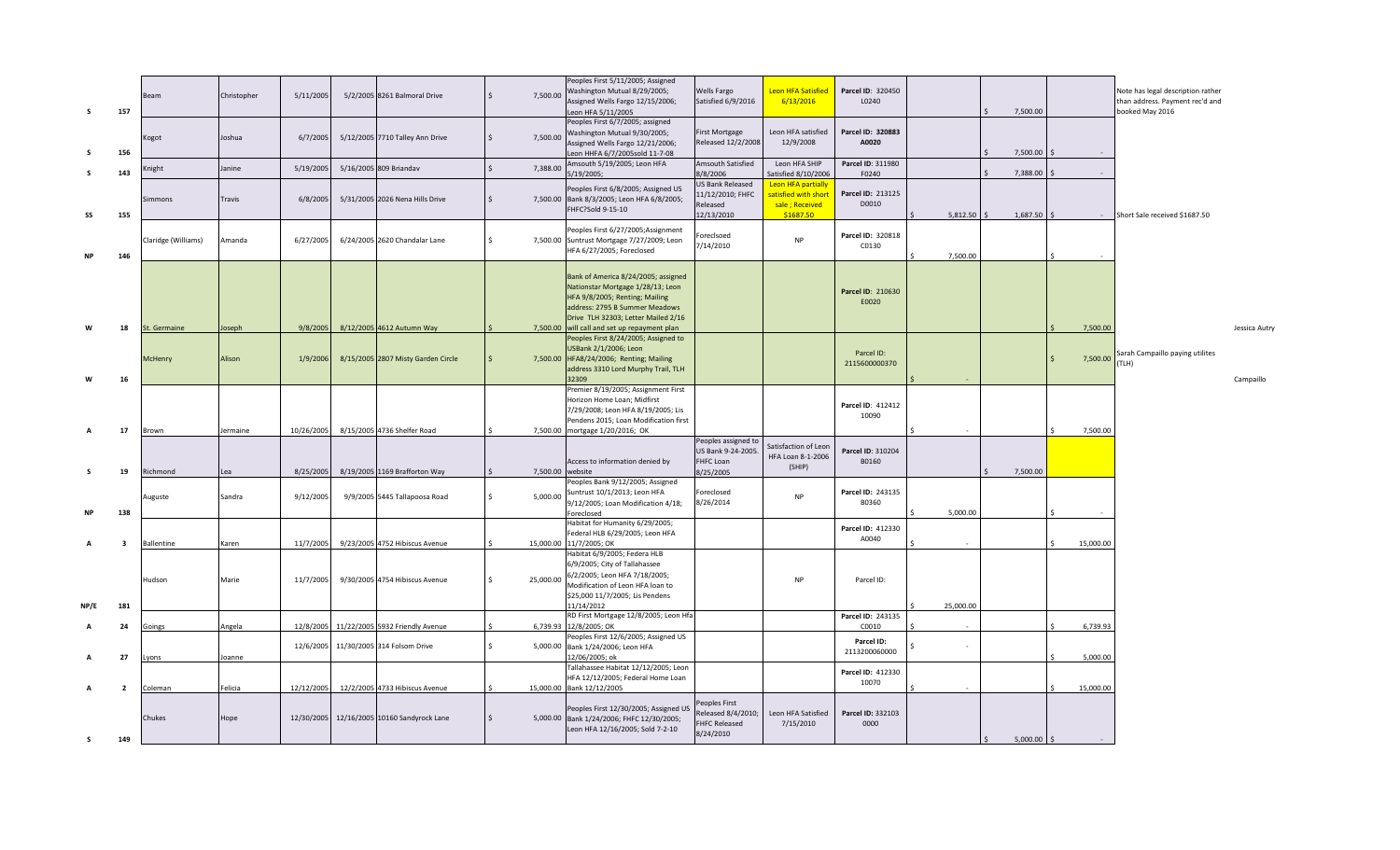| W              |     |                                |               |           |                                            |              |                              | Renting; Mailing address: 1663 Harris                                               |                |                    |                              |              |          |                 | No active utility customer per City<br>of TLH; Owned by Estate of Eunice   |                      |
|----------------|-----|--------------------------------|---------------|-----------|--------------------------------------------|--------------|------------------------------|-------------------------------------------------------------------------------------|----------------|--------------------|------------------------------|--------------|----------|-----------------|----------------------------------------------------------------------------|----------------------|
|                | 1   | Dugan                          | Eunice        |           | 2/14/2006 2/10/2006 4712 Hibiscus Avenue   |              | 25,000.00 Street, TLH 32310  |                                                                                     |                |                    |                              |              |          | 25,000.00 Dugan |                                                                            |                      |
|                |     |                                |               |           |                                            |              |                              | Amsouth 3/6/2006; assigned US Bank                                                  |                |                    | Parcel ID: 210648<br>C0710   |              |          |                 |                                                                            |                      |
| $\overline{A}$ | 15  | Storm                          | Jeffrey       | 3/6/2006  | 2/17/2006 5810 Bombadil Court              |              |                              | 7,500.00 6/2/2006; Leon HFA 3/6/2006; OK                                            |                |                    |                              |              |          | 7,500.00        |                                                                            |                      |
|                |     |                                |               |           |                                            |              |                              | Suntrust 3/17/2006; Assigned US Bank                                                |                |                    |                              |              |          |                 |                                                                            |                      |
|                |     |                                |               |           |                                            |              |                              | 12/5/2006; FHFC 3/17/2006; Leon HFA<br>3/17/2006 ; HUD Modification                 |                |                    |                              |              |          |                 |                                                                            |                      |
|                |     |                                |               |           |                                            |              |                              | 6/13/2011; US Bank Loan Modification                                                |                |                    | Parcel ID:<br>3317150000280  |              |          |                 |                                                                            |                      |
|                |     |                                |               |           |                                            |              |                              | 10/6/2011; LIS Pendis (Leon HFA<br>Named) 6/11/2014; FHFC                           |                |                    |                              |              |          |                 |                                                                            |                      |
|                |     |                                |               |           |                                            |              |                              | Subordiantion of Loan 9/23/2015;                                                    |                |                    |                              |              |          |                 |                                                                            |                      |
|                | 14  | Hadley                         | Tiffany       | 3/17/2006 | 2/22/2006 1001 Shady Wood Trail            |              |                              | 7,500.00 Foreclosure filed, not complete                                            |                |                    |                              |              |          | 7,500.00        |                                                                            |                      |
|                | -8  | Rumph                          | Laura         | 4/3/2006  | 3/27/2006 1503 Grey Fox Run                | $\mathsf{S}$ |                              | Amsouth 4/3/2006; assigned US Bank<br>9,500.00 6/2/2006; FHFC 4/3/2006; Leon HFA    |                |                    | Parcel ID: 310270            |              |          |                 |                                                                            |                      |
|                |     |                                |               |           |                                            |              | 4/3/2006 Ok                  |                                                                                     |                |                    | C0230                        |              |          | 9,500.00        |                                                                            |                      |
|                |     | Moore                          | Dan           | 4/5/2006  | 3/31/2006 5389 Sombra del Lago Drive       | \$           |                              | Amsouth 4/5/2006; Leon HFA<br>7,000.00 3/31/2006 Renting? Not claiming              |                | Satisfied Leon HFA | Parcel ID:                   |              |          |                 | Paid off DPA loan, retained                                                |                      |
| - S            | 160 |                                |               |           |                                            |              | homestead                    |                                                                                     |                | 8/29/14            | 2432100000162                |              | 7.000.00 |                 | property                                                                   |                      |
|                |     |                                |               |           |                                            |              |                              | Amsouth 5/4/2006; Leon HFA                                                          |                |                    | Parcel ID: 311980            |              |          |                 |                                                                            |                      |
|                | 22  | ireen                          | Ebony         | 5/4/2006  | 4/28/2006 711 Briandav Street              |              |                              | 7,172.27 5/4/2006; FHFC 10/20/2006; OK<br>Peoples First 5/10/2006; Assigned         |                |                    | G0150                        |              |          | 7,172.27        |                                                                            |                      |
|                |     |                                |               |           |                                            |              |                              | Bank of American 6/1/2006; FHFC                                                     |                |                    | Parcel ID:                   |              |          |                 |                                                                            |                      |
|                | - 5 | Fisher                         | Yolanda       | 8/21/2006 | 5/25/2006 4660 Cypress Point Road          |              | 10,000.00 Leon HFA 8/21/2006 | 5/10/2006; City of TLH 5/10/2006;                                                   |                |                    | 4129206100030                |              |          | 10,000.00       |                                                                            |                      |
|                |     |                                |               |           |                                            |              |                              |                                                                                     |                |                    |                              |              |          |                 |                                                                            |                      |
|                |     |                                |               |           |                                            |              |                              | Amsouth 6/22/2006; Assigned US Bank                                                 |                |                    | Parcel ID: 142560<br>310380  |              |          |                 |                                                                            |                      |
|                | 23  | Wilson                         | Melanie       |           | 9/5/2006 5/25/2006 3080 Whirlaway Trail    |              |                              | 6,756.36 8/25/2006; FHFC 6/22/2006; OK<br>Suntrust Mortgage 1/23/3007;              |                |                    |                              |              |          | 6,756.36        |                                                                            |                      |
|                |     |                                |               |           |                                            |              |                              | Assigned US Bank 6/5/2007; Florida                                                  |                |                    | Parcel ID:                   |              |          |                 |                                                                            |                      |
|                | 12  | Chambers                       | KeyannaShabar |           | 1/23/2007 11/30/2006 1052 Shady Wood Trail |              | 7,500.00 1/23/2007; OK       | Housing 1/23/2007; Leon HFA                                                         |                |                    | 3317150000140                |              |          | 7,500.00        |                                                                            |                      |
|                |     |                                |               |           |                                            |              |                              |                                                                                     |                |                    |                              |              |          |                 |                                                                            |                      |
|                |     |                                |               |           |                                            |              |                              | Bank of America 12/1//2006; assigned                                                |                |                    | Parcel ID: 210446            |              |          |                 |                                                                            |                      |
|                | 26  | Hormuth                        | Jason         |           | 12/11/2006 11/30/2006 2405 Manzanita Court |              |                              | US Bank 12/11/2006; FHFC<br>5,100.00 12/11/2006; Leon HFA 12/11/2006; OK            |                |                    | J0061                        |              |          | 5,100.00        |                                                                            |                      |
|                |     |                                |               |           |                                            |              |                              | Bank of America 12/8/2006; Leon HFA                                                 |                |                    | Parcel ID: 210525            |              |          |                 |                                                                            |                      |
|                |     | Zubr                           | Yelitza       | 12/8/2006 | 12/5/2006 3046 Layla Street                | Ś.           | 7,000.00                     | 12/8/2006; Sold 5/21/2014;Foreclosed                                                |                | <b>NP</b>          | A0010                        |              |          |                 |                                                                            |                      |
| <b>NP</b>      | 142 |                                |               |           |                                            |              |                              | Suntrust Mortgage 12/28/2006;                                                       |                |                    |                              | 7,000.00     |          |                 |                                                                            |                      |
|                |     | Simpson                        | Meredith      |           | 12/28/2006 12/14/2006 518 Patty Lynn Drive | Ś.           | 7,500.00                     | Assigned US Bank 5/15/2017; FHFC                                                    | FHFC 8/31/2009 | Leon HFA Satisfied | Parcel ID: 412450            |              |          |                 |                                                                            |                      |
|                | 154 |                                |               |           |                                            |              | $8 - 9 - 09$                 | 12/28/2006; Leon HFA 12/28/2006Sold Released                                        |                | 8/26/2009          | A0090                        |              | 7,500.00 |                 |                                                                            |                      |
|                |     |                                |               |           |                                            |              |                              | Peoples First 12/22/2006; assigned US                                               |                |                    |                              |              |          |                 |                                                                            |                      |
|                |     | Claitt                         | Requista      |           | 12/22/2006 12/15/2006 7214 Turner Street   | Ś.           | 7,500.00                     | Bank 1/30/2007; FHFC 12/22/2006;                                                    |                | <b>NP</b>          | Parcel ID: 320851<br>0000060 |              |          |                 |                                                                            |                      |
| <b>NP</b>      | 145 |                                |               |           |                                            |              | 5/1/2014                     | Leon HFA 12/22/2006; Foreclosed                                                     |                |                    |                              | 7,500.00     |          |                 |                                                                            |                      |
|                |     |                                |               |           |                                            |              |                              | Wachovia 1/4/2007; Assigned US Bank                                                 |                |                    | Parcel ID: 412330            |              |          |                 |                                                                            |                      |
|                | 13  | umberbatch                     | urelle        |           | 1/4/2007 12/28/2006 4753 Hibiscus Avenue   |              | 7,500.00 1/4/2007; OK        | 3/9/2012; FHFC 1/4/2007; Leon HFA                                                   |                |                    | B0010                        |              |          | 7,500.00        |                                                                            |                      |
|                |     |                                |               |           |                                            |              |                              |                                                                                     |                |                    | Parcel ID:                   |              |          |                 |                                                                            |                      |
|                |     |                                |               |           |                                            |              |                              | Regions/Amsouth 2/15/2007; FHFC                                                     |                |                    | 4305150000160                |              |          |                 |                                                                            |                      |
| $\overline{A}$ | 11  | Robbins (Stoutamire) Elizabeth |               | 2/15/2007 | 2/12/2007 16923 Aqua Lane                  |              |                              | 7,500.00 2/15/2007; Leon HFA 2/15/2007; OK                                          |                |                    |                              |              |          | 7,500.00        |                                                                            |                      |
| A              |     |                                |               |           |                                            |              |                              | Bank of America 3/2/2007; Released                                                  |                |                    | Parcel ID: 320883            |              |          |                 |                                                                            |                      |
|                | 10  | Barley                         | Benjamin      | 3/2/2007  | 2/28/2007 7764 Talley Ann Drive            |              | 7,500.00 HFA 1/12/2011; OK   | 12/1/2010; Quicken 12/12/2010; Leon                                                 |                |                    | A0050                        |              |          | 7,500.00        |                                                                            |                      |
|                |     | Paris                          | Antwon        | 3/6/2007  | 2/28/2007 1325 Success Way                 | Ś.           | 7,500.00                     | Leon HFA 3/6/2007;Foreclosed                                                        |                | <b>NP</b>          | Parcel ID:                   |              |          |                 |                                                                            | Lue Anna Bowens 6533 |
| <b>NF</b>      | 144 |                                |               |           |                                            |              | 9/5/2013                     | Suntrust Mortgage 3/27/2007; FHFC                                                   |                |                    | 4123150000290                | 7,500.00     |          |                 |                                                                            | Ellenmann Lane 32304 |
|                |     |                                |               |           |                                            |              |                              | 3/27/2007; Leon HFA 3/27/2007;                                                      |                |                    |                              |              |          |                 |                                                                            |                      |
| ้พ             | 9   | Pounds                         | Sean          | 3/27/2007 | 3/23/2007 1668 Corey Wood Circle           | Ś.           |                              | Assignment US Bank 6/29/2007; Still<br>7,500.00 owned by Pounds but is not claiming |                |                    | Parcel ID: 213125            | $\mathsf{S}$ |          |                 | Letter sent January 27, 2016;utility<br>start date 2012/ Janielle Thompson |                      |
|                |     |                                |               |           |                                            |              |                              | homestead; Renting and tax statement                                                |                |                    | C0480                        |              |          |                 | paying utilities (TLH)                                                     |                      |
|                |     |                                |               |           |                                            |              |                              | going to address: 70 Carmen Rocio Ln.,<br>wfordville 32327                          |                |                    |                              |              |          | 7,500.00        |                                                                            | Thompson             |